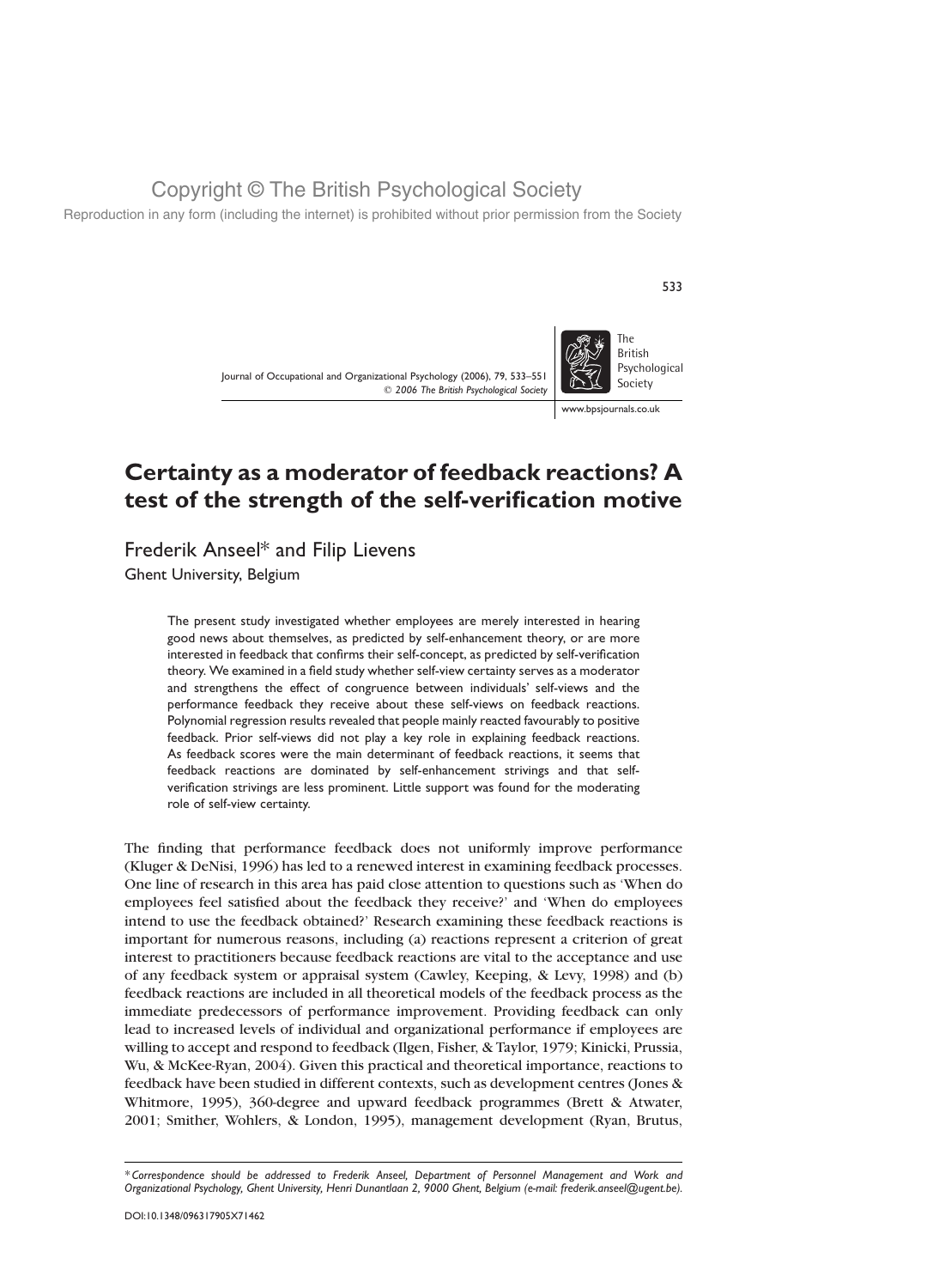Reproduction in any form (including the internet) is prohibited without prior permission from the Society

## 534 Frederik Anseel and Filip Lievens

Greguras, & Hakel, 2000), computer-adaptive testing (Tonidandel, Quinones, & Adams, 2002), performance appraisal (Keeping & Levy, 2000) and selection decisions (Bauer, Maertz, Dolen, & Campion, 1998).

One puzzling issue that has emerged across these different contexts is whether employees are merely interested in hearing good news about themselves or are more interested in feedback that confirms their self-concept. Several studies could not provide an unequivocal answer to this question. Some studies (e.g. Brett & Atwater, 2001) found that employees reacted favourably to positive feedback, whereas other studies (e.g. Nease, Mudgett, & Quinones, 1999) reported that employees reacted favourably to feedback that was consistent with their self-ratings.

The current study tries to shed new light on these mixed findings by introducing a new moderator of feedback reactions. This moderator, self-view certainty, is drawn from selfevaluation theory in social psychology. We will examine in the present field study if people's reactions to feedback are moderated by the certainty of their self-views.

### Theoretical background

The determinant that has received the most attention in feedback reactions research is the feedback valence or feedback sign. Several studies have found that feedback recipients are more likely to accept and use favourable (positive) feedback than unfavourable (negative) feedback (Bannister, 1986; Brett & Atwater, 2001; Facteau, Facteau, Schoel, Russel, & Poteet, 1998; Halperin, Snyder, Shenkel, & Houston, 1976; Illies, De Pater, & Judge, 2006; Stone & Stone, 1984; Tonidandel et al., 2002). This finding corresponds to predictions of self-enhancement theory in social psychology. Self-enhancement theory proposes that people are motivated to view themselves as favourably as possible. Hence, individuals are driven to elevate the positivity of their self-concept and protect themselves from threatening information in order to achieve a high level of personal worth (for a review, see Sedikides & Strube [1997]). In the context of the feedback process, this theoretical perspective predicts that reactions are based on a one-step cognitive appraisal of the feedback message: 'If feedback is unfavourable, then dismiss it as inaccurate. If feedback is favourable, then accept it'.

In addition to the feedback sign, a second important determinant of feedback reactions is a person's perception of themselves before they receive feedback. These self-views might modify the general tendency to accept and respond to favourable feedback. In particular, several studies reported that, in contrast to self-enhancement theory, feedback reactions were not determined by the feedback sign but by the degree of congruence between the feedback message and the self-views individuals had before they received feedback. Thus, people are more likely to accept feedback when the feedback message confirms their existing self-concept (e.g. Dauenheimer, Stahlberg, & Petersen, 1999; Jussim, Yen, & Aiello, 1995; Korsgaard, 1996; Markus, 1977; Nease et al., 1999). This finding corresponds to predictions of self-verification theory. This social psychological motivation theory suggests that people go out of their way to maintain consistency between their self-views and new self-relevant information. People are motivated to confirm their self-views out of a desire to maximize their perceptions of prediction, control and stability in an often chaotic social environment (for a review, see Swann, Rentfrow, & Guinn, 2002). In the context of the feedback process, this theory predicts that reactions are based on a two-step cognitive appraisal, for example: 'If the feedback is favourable and the particular self-conception is unfavourable, then dismiss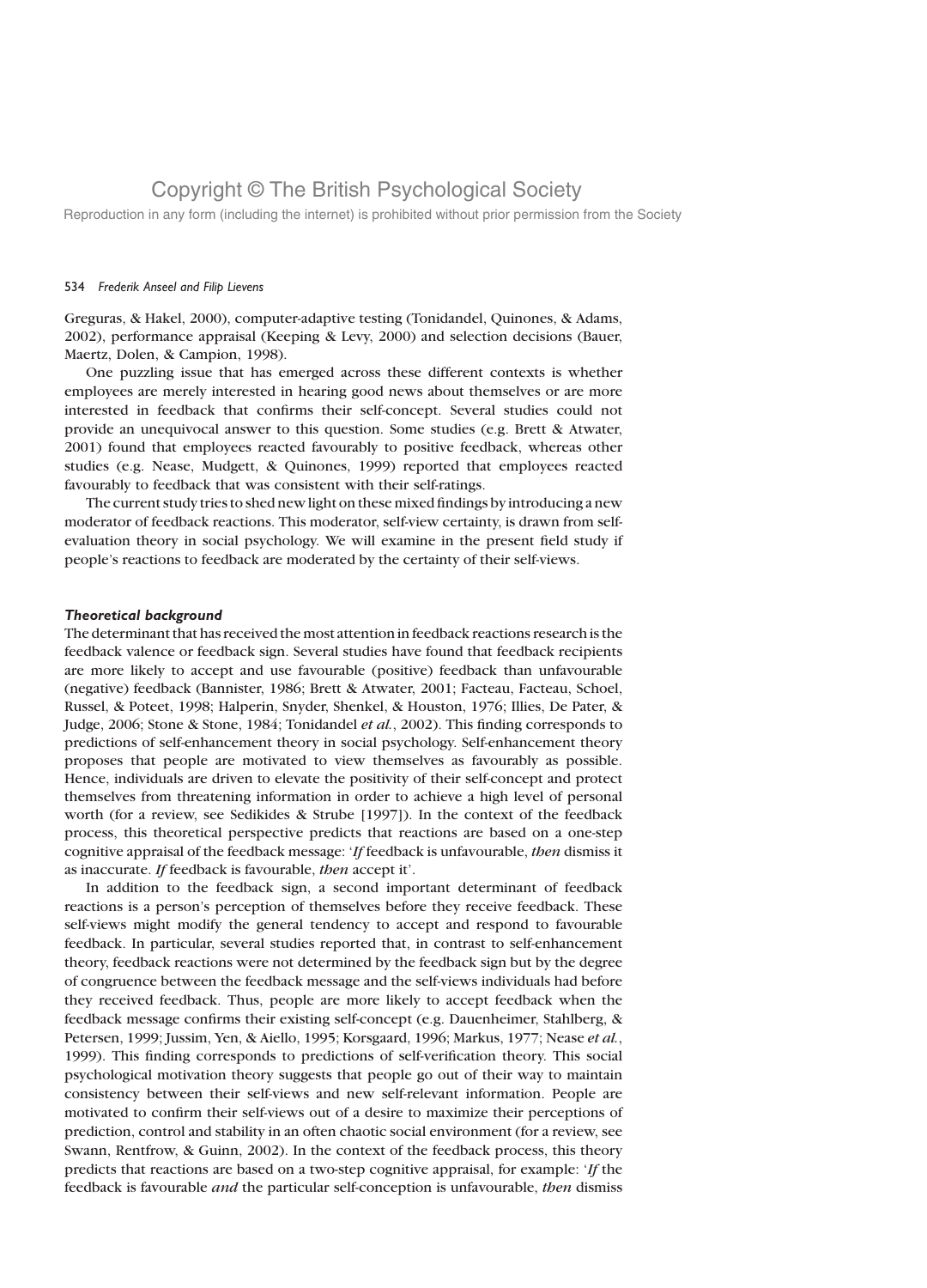Reproduction in any form (including the internet) is prohibited without prior permission from the Society

### Certainty and feedback reactions 535

feedback as inaccurate. If the feedback is unfavourable and the particular selfconception is unfavourable, then accept the feedback message'.

### Integrating self-verification and self-enhancement motives

The above indicates that it remains inconclusive as to which of the two self-evaluation theories is supported when considering feedback reactions in organizations. These mixed findings echo a debate in social psychology between proponents of selfenhancement theory and proponents of self-verification (self-consistency) theory during the 1960s. In origin, adherents of both perspectives questioned the existence of the other motive and tried to persuade the opposition (for a review, see Shrauger, 1975). As it could not be established which of these self-evaluation theories was the correct one, scholars have recently proposed that both models might be correct. That is, people might experience a need for both self-enhancement and self-verification, but these needs vary under different conditions. Thus, the research question has recently shifted from 'which motive is dominant?' to 'under which conditions do the motives operate?', that is, research has begun to search for moderators (Sedikides & Strubbe, 1995, 1997; Swann & Schroeder, 1995).

One important moderator that has been proposed is the nature of feedback reactions. On the basis of a review of empirical findings, Shrauger (1975) proposed that affective reactions to evaluations (e.g. satisfaction) might follow predictions of selfenhancement theory and cognitive reactions (e.g. utility) might follow predictions of self-verification theory. Research in the social psychological self-evaluation domain has supported this hypothesis (Dauenheimer *et al.*, 1999; Jussim *et al.*, 1995; Moreland & Sweeney, 1984; Sweeney & Wells, 1990).

In the current study, we propose a new moderator of the self-enhancement motive and the self-verification motive in determining feedback reactions, namely, the *certainty* with which self-views are held before feedback is received. Self-view certainty refers to a subjective confidence of self-beliefs and is conceptually related to self-concept clarity. Self-concept clarity differs from self-view certainty in that the former refers to the global experience of the self as a clear and stable entity, whereas the latter is more concerned with confidence in specific self-views (Campbell, 1990; Story, 2004).

Swann and Schroeder (1995) identified self-view certainty as one of the main moderators of the self-verification perspective. Empirical research shows that people are most inclined to seek confirmation of their self-views when these self-views are held with high certainty (Chen, Chen, & Shaw, 2004; Pelham, 1991; Pelham & Swann, 1994; Swann & Ely, 1984; Swann, Pelham, & Chidester, 1988). Self-views that are held with high certainty occupy a central position in the cognitive system of people. They are related to a great number of other self-relevant cognitions and therefore possess a high resistance to change (Markus, 1977). When self-concept certainty is high, the more congruent the feedback message is with the corresponding self-view, the more favourably people will react. Thus, people with higher self-view certainty are motivated to invest time and resources in a two-step cognitive appraisal.

However, when self-view certainty is low, people are more eager to self-enhance (Ungar, 1980). Uncertainty about beliefs implies a low resistance to change (Sorrentino, Bobocel, Gitta, & Olson, 1988). People can more easily change their low-certainty selfviews in the direction of a more flattering self-image. Thus, when self-view certainty is low, people will use a one-step cognitive appraisal of the feedback. The more positive the feedback message, the more favourably people will react regardless of the corresponding self-views, as predicted by self-enhancement theory.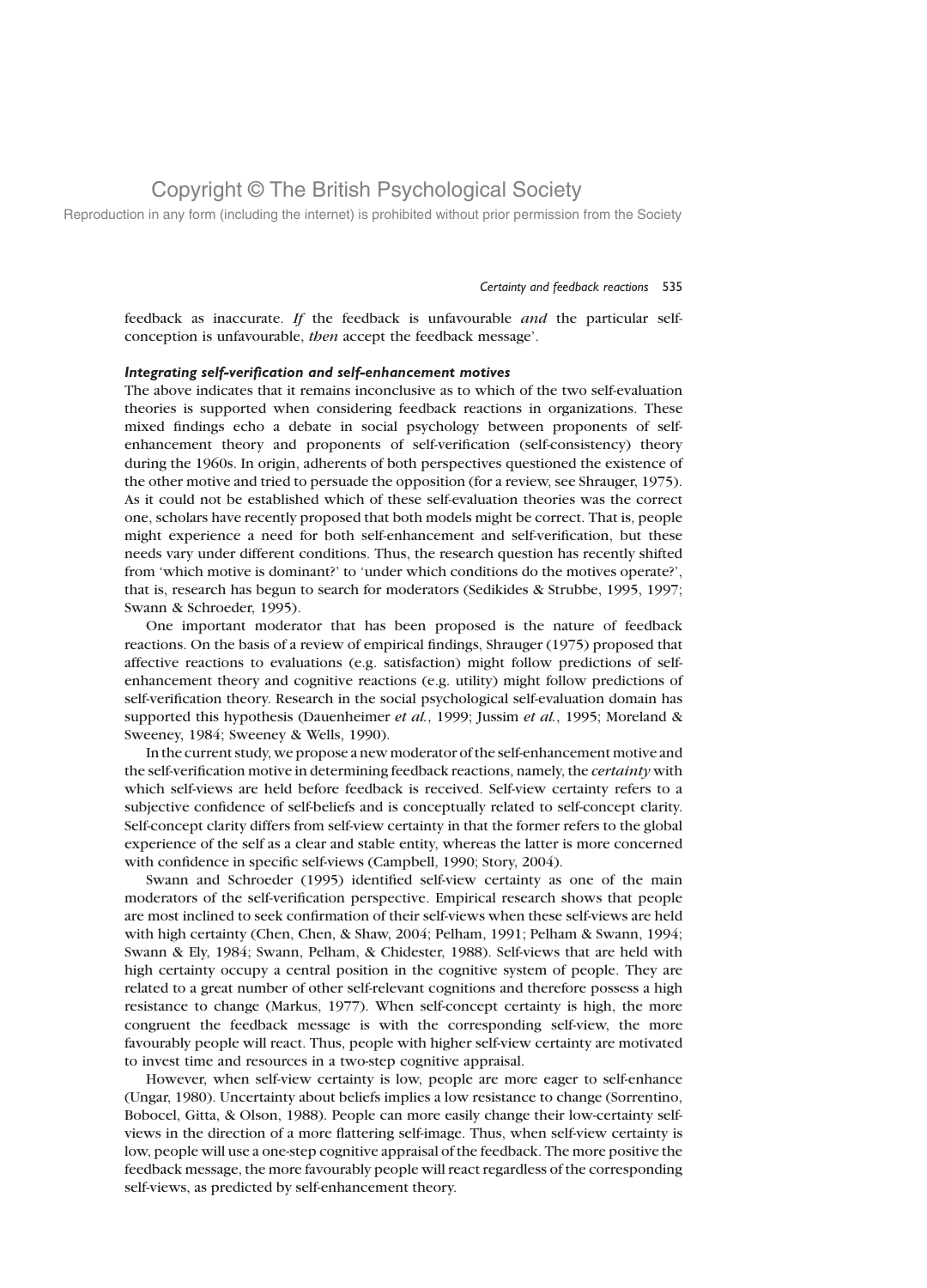Reproduction in any form (including the internet) is prohibited without prior permission from the Society

### 536 Frederik Anseel and Filip Lievens

In short, we expect that self-concept certainty will moderate the effect of selfviews and feedback on feedback reactions. The specific theoretical predictions concerning the moderating effect of self-view certainty are depicted in Figure 1. First, when self-view certainty is low, we expect that only feedback scores will determine feedback reactions, regardless of the valence of the self-concept (Figure 1a). Second, as self-view certainty increases, the role of self-views is expected to increase so that both self-enhancement and self-verification strivings determine feedback reactions (Figure 1b). Third, when self-view certainty is high, we hypothesize that both feedback scores and self-views will contribute equally in determining feedback reactions, so that feedback reactions are most favourable when feedback and selfviews are congruent and most unfavourable when feedback and self-views are incongruent, regardless of self-view valence (Figure 1c).

## Unique contributions of current study

There are some commonalities between the current study and previous studies in both organizational and social psychology that need to be addressed. Whereas our study is



Figure 1. Hypothesized three-dimensional surfaces relating congruence between feedback and selfrating to feedback reactions for three levels of certainty. (a) Certainty low. (b) Certainty moderate. (c) Certainty high.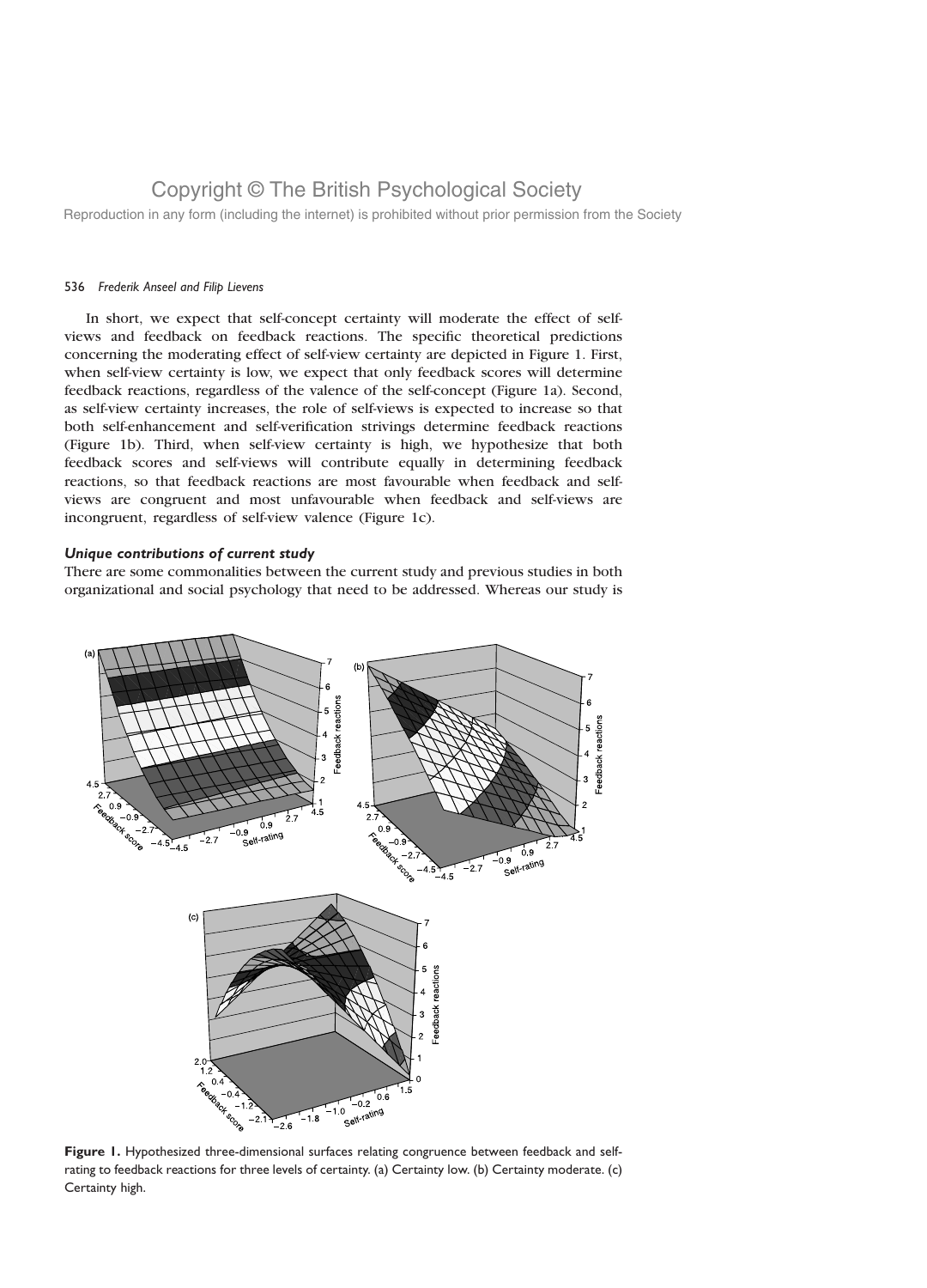Reproduction in any form (including the internet) is prohibited without prior permission from the Society

### Certainty and feedback reactions 537

similar in some respects, we also believe that several conceptual and methodological differences make the proposed study unique and justify its importance.

First, it remains unclear whether people prefer favourable or consistent feedback. Based on self-evaluation theory, we introduce 'certainty' as a new moderator variable of feedback reactions. In particular, we expect that self-verifying tendencies in feedback reactions will be more pronounced as self-concept certainty increases. However, with decreasing levels of certainty, we expect that the self-enhancement motive will become more dominant in determining feedback reactions. This approach is in line with recent developments in self-evaluation theory that have called for more research examining moderators of self-evaluation motives (Sedikides & Strubbe, 1995, 1997).

Second, examining whether people prefer favourable or consistent feedback is a question of congruence between self-appraisals and feedback scores. In the past, questions of feedback congruence have typically been answered using difference scores (e.g. Ashford & Tsui, 1990; Kernan & Lord, 1990; Vance & Collella, 1990). For instance, Sweeney andWells (1990) examined whether students preferred favourable or consistent feedback on their exams. On a pre-exam questionnaire, they asked respondents to state how many points they thought they would earn on the upcoming exam and subtracted this value from the actual number of points they earned on the exam. Then, this difference score was regressed on feedback acceptance and support was found for the selfverification perspective. However, Edwards (1994, 2002) noted a number of difficulties with the use of difference scores and developed a regression procedure to resolve these problems. One of the main critiques of typical difference measures is that they conceal the relative contribution of the component parts of the difference score to the effect on the dependent variable. Conceptually, the contributions of the component parts are of particular interest in this study because we aim to examine whether (a) people only react to the feedback scores and, thus, only one component accounts for the variance in feedback reactions (self-enhancement perspective) or (b) people react to the congruence between the feedback scores and their self-ratings and, thus, the two components account for the variance in feedback reactions (self-verification perspective). The current study is one of the first in the feedback domain to use the regression procedures recommended by Edwards and therefore makes it possible to accurately distinguish selfverifying from self-enhancing feedback reactions.

Third, various studies (e.g. Jussim et al., 1995) examining self-verification and selfenhancement motives in the feedback process have used global self-esteem as a measure of self-concept. However, recent social psychological research has shown that specific self-views (instead of global self-esteem) predict people's reactions to success and failure (Bernichon, Cook, & Brown, 2003; Dutton & Brown, 1997). For instance, individuals with low self-esteem sometimes choose to self-verify (accept negative feedback) and sometimes choose to self-enhance (accept positive feedback), depending upon the area of feedback (Swann, Pelham, & Krull, 1989). Therefore, Swann et al. (2002) recommended that the self-enhancement and self-verification motives of individuals should be examined in light of the specific attribute upon which feedback is given and specific self-views should be measured a priori. Therefore, in this study we measured self-ratings for various competencies (instead of global self-esteem) before feedback was given. Note that this approach also parallels common organizational practices where developmental feedback is typically provided about various performance elements upon completion of a 360-degree feedback survey, a development centre, or an online assessment instrument and where employees can differently respond to feedback about each of these performance elements.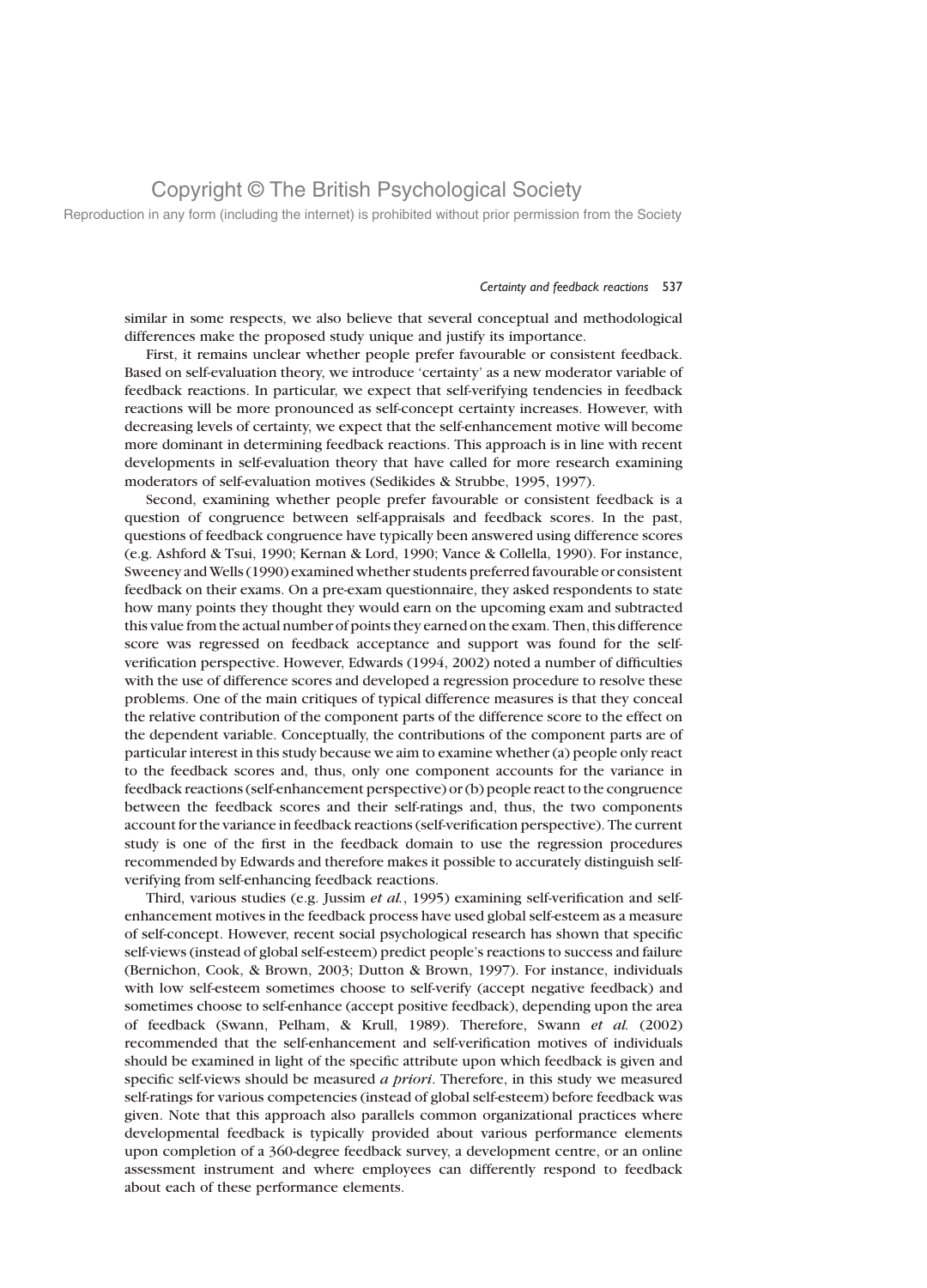Reproduction in any form (including the internet) is prohibited without prior permission from the Society

## 538 Frederik Anseel and Filip Lievens

## Method

### **Participants**

A total of 389 individuals (50% male, 50% female) completed a web-based in-basket exercise. Their ages ranged from 17 to 59 years ( $M = 31.1$  yrs,  $SD = 10.7$ ). The participants had an average working experience of 8.5 years ( $SD = 10.7$ ) in their company and an average experience of 3.1 years  $(SD = 4.9)$  in their current position. Eighty-seven percent of the participants held a bachelors degree and 56% had earned an advanced or professional degree.

## Procedure

A computerized in-basket exercise was placed on-line on the website of a governmental service for employment and vocational training. This website is frequently visited by applicants and employees looking for training and coaching in job application skills and various work-related competencies. The in-basket exercise was advertised as a preparation test for job applicants that provided feedback about general managerial competencies. Upon completion of a short questionnaire measuring demographic variables, people received a password that gave immediate access to the exercise.

First, participants rated themselves in a self-assessment questionnaire on four managerial competencies that are included in a recently developed taxonomy of managerial competence (Tett, Guterman, Bleier, & Murphy, 2000), namely, Problem Awareness, Coordinating, Information Management, and Decisiveness.

Next, participants were required to work on a computerized in-basket exercise that simulated daily work activities and measured these four competencies. The computerized in-basket exercise was adapted from Tett, Steele, and Beauregard (2003) and effort was made to ensure the in-basket exercise was realistic (role descriptions, background information, pictures, e-mail simulation, organizational charts, etc.). Responses on the in-basket exercise were automatically scored according to the scoring rules developed by Tett, Menard, Guterman, and Beauregard (2001). People received a feedback report about their performance immediately after completing the in-basket exercise. The feedback report consisted of their scores on each of the four competencies and a brief explanatory text. The feedback scores on the four competencies ranged from 1 to 10, reflecting a participant's performance relative to other participants. A questionnaire measuring feedback satisfaction and perceived utility of feedback per competency was attached to the feedback report.

## **Measures**

In the self-assessment questionnaire, participants rated their standing relative to their colleagues on each of the four competencies on a 10-point scale ranging from 1 (bottom five percent) to 10 (top five percent). Participants also reported how certain they were of their standing on each of these competencies using scales anchored at the end-points by 1 (not at all certain) to 9 (extremely certain). The mean correlation between participants' self-ratings and their certainty regarding these self-ratings was moderate ( $M = 0.48$ ) and comparable to previous research (Krosnick, Boninger, Yuang, Berent, & Carnot, 1993; Pelham & Swann, 1989). Wording and rating format for the self and certainty ratings were taken from the Self-Attribute Questionnaire (SAQ; Pelham & Swann, 1989), which measures similar self-attributes and has shown high test-retest reliability (.77).

Feedback satisfaction was measured for each competency with two items adapted from Korsgaard (1996). The items used 7-point Likert-type response scales ranging from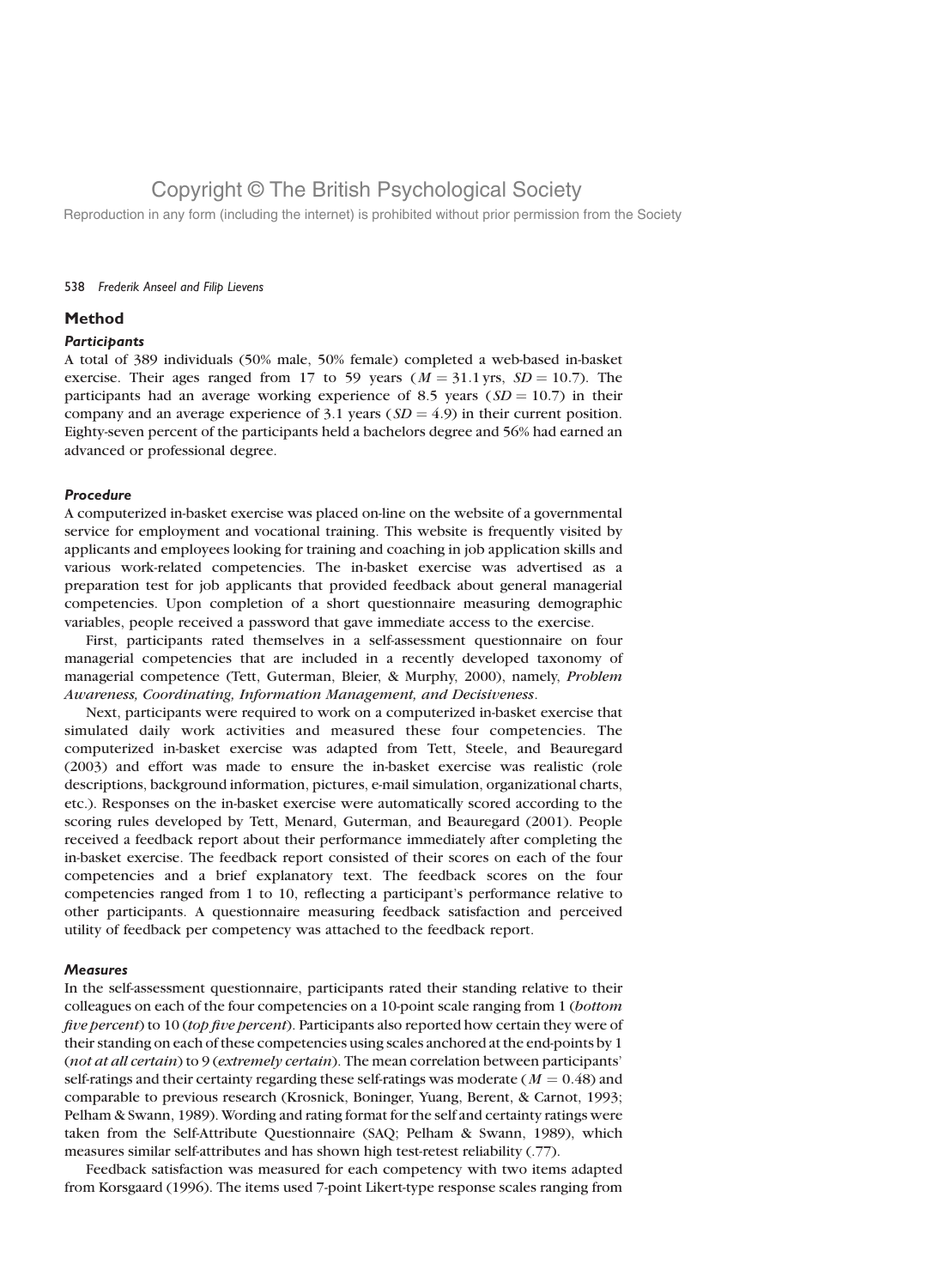Reproduction in any form (including the internet) is prohibited without prior permission from the Society

### Certainty and feedback reactions 539

1 (strongly disagree) to 7 (strongly agree). The scale included items such as, 'I am satisfied with the score I received on [name competency]'. Internal consistencies for this scale varied between .93 and .97 for the different competencies. Feedback utility was measured for each competency with two items on a 7-point scale. These items were 'The feedback I received on [name competency] helped me learn how I can improve my performance' and 'I intend to use the received feedback on [name competency] in the future'. This measure shows strong resemblance to a measure of intended response to feedback that has been shown to predict job performance after feedback (Kinicki et al., 2004). Internal consistencies for this scale varied between .82 and .90 for the different competencies. Correlations between the two scales for each competency ranged from 2.10 to .18. Exploratory factor analyses indicated that satisfaction and utility items loaded on two different factors, demonstrating that these reactions reflect different constructs, as shown in previous research (Alliger, Tannenbaum, Bennet, Traver, & Shotland, 1997; Keeping & Levy, 2000).

## Involvement

We also assessed how important each of these competencies was to the participants on a 9-point scale, with responses ranging from 1 (not at all important) to 9 (extremely important). Participants indicated that all the competencies were important to them  $(M = 7.25, SD = 1.16)$ , illustrating that the participants of this study cared about their performance on the in-basket exercise. A subsample of 100 participants also completed an additional questionnaire measuring involvement with six items on a 7-point scale, with responses ranging from 1 (strongly disagree) to  $7$  (strongly agree). The scale included items such as, 'The background information we received was realistic', 'I was motivated to perform well on this exercise' and 'I carefully followed all instructions'. The mean for this scale was 5.80 ( $SD = 0.76$ ,  $\alpha = .78$ ), indicating that participants were highly involved.

### Analyses

Given the limitations of traditional congruence measures, we used analytical procedures recommended by Edwards (1994, 2002). The following quadratic regression equation was used to determine whether predictions of self-enhancement theory or selfverification theory were supported.

$$
FR = b_0 + b_1 X + b_2 Y + b_3 X^2 + b_4 XY + b_5 Y^2 + e
$$
 (1)

In Equation 1,  $X$  and  $Y$  represent participants' self-ratings and feedback scores on the competencies, respectively, and FR represents feedback reactions. This equation makes it possible to examine the relative contribution of the two components of interest in this study, namely, the feedback scores and the self-ratings. If results are in line with selfenhancement theory, then higher feedback scores will result in more favourable feedback reactions, regardless of their relationship to participants' self-ratings. In this case, only one component (feedback scores) will contribute to feedback reactions. If results are in line with self-verification theory, congruence between the feedback scores and the self-ratings will lead to more favourable feedback reactions, regardless of whether the feedback scores are negative or positive. Congruence was examined by testing the algebraic and quadratic difference score models in an exploratory manner (Edwards, 2002). Statistically, an algebraic difference model is supported when both components (feedback scores and self-ratings) contribute equally but in opposite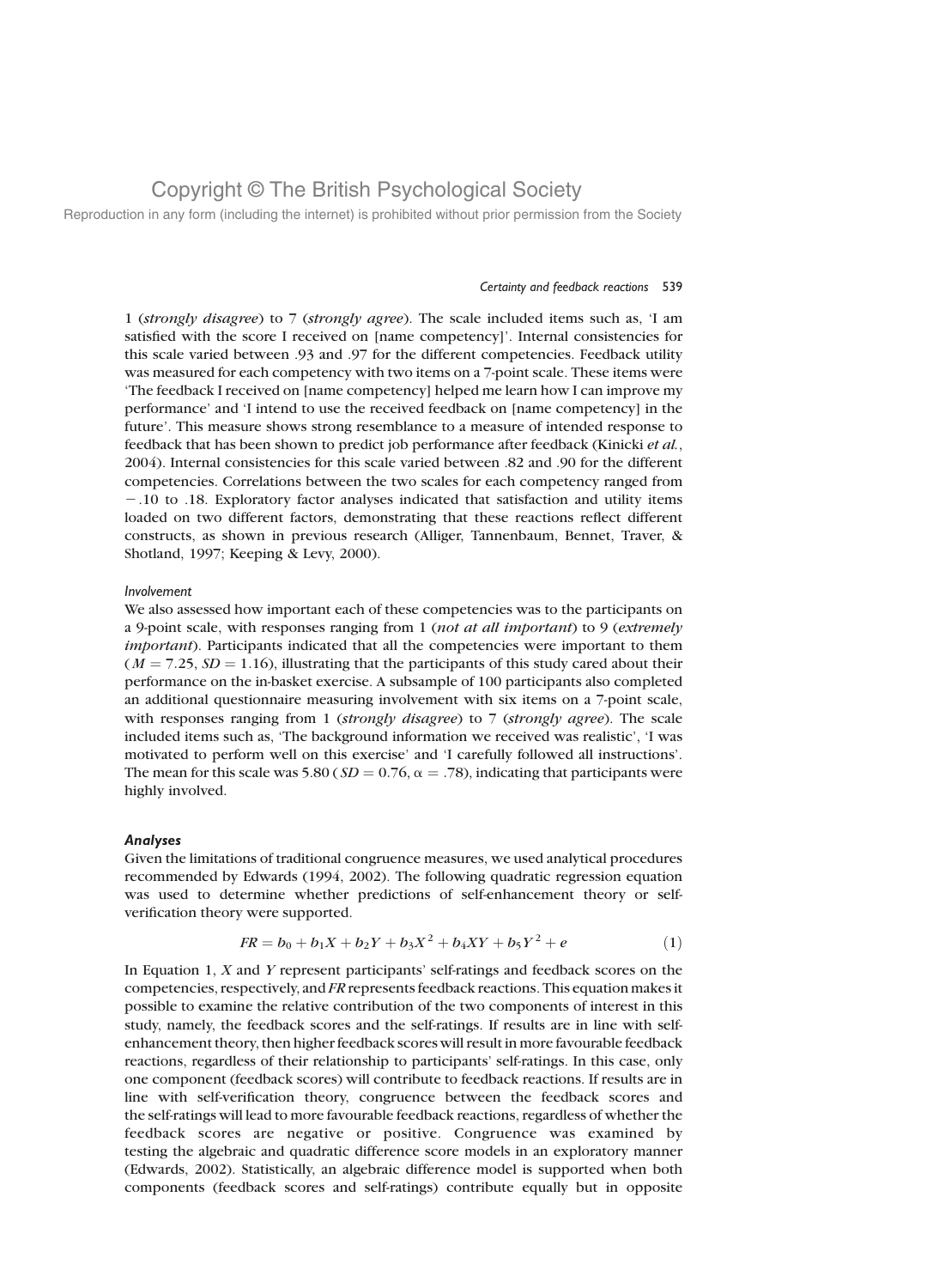Reproduction in any form (including the internet) is prohibited without prior permission from the Society

### 540 Frederik Anseel and Filip Lievens

directions to feedback reactions ( $b_1 = -b_2$ ) and the higher-order terms ( $X^2$ ,  $XY$ ,  $Y^2$ ) do not explain any variance beyond the linear terms. Statistically, a quadratic difference score is supported when both quadratic components contribute equally to feedback reactions  $(b_3 = b_5)$  and the following additional constraints are satisfied: (1)  $b_1 = 0$ , (2)  $b_2 = 0$ , (3)  $b_3 = b_5$  and (4)  $b_3 + b_4 + b_5 = 0$ . The full constraints and conditions that are statistically tested to support each of the models can be found in Edwards (1994, 2002).

Hierarchical regression analysis was used to test the moderating effects of self-view certainty. For each quadratic equation, the five terms were multiplied by certainty and the increment in  $R^2$  yielded by these terms was tested, controlling for certainty and the five original quadratic terms (Edwards, 1994; Edwards & Rothbard, 1999). If the increment in  $R<sup>2</sup>$  was statistically significant, coefficients from the equation were used to determine whether certainty intensified the effects of the congruence between self-ratings and feedback scores on feedback reactions. Prior to quadratic regression analysis, self-ratings and feedback scores were scale centred by subtracting the scale mid-point to reduce multicollinearity and facilitate interpretation (Edwards, 1994).

The sample size of the present study ( $N = 389$ ) has the statistical power of .80 ( $\alpha = .05$ ) to detect a small effect size ( $f^2$ ) of .03 (which corresponds approximately to an increase in  $R^2$  of about .03) for the quadratic difference regression. In addition, using the same alpha, we had a power of .80 to detect an increment in  $R<sup>2</sup>$  of about .03 for the set of terms in the moderated regression equation.

The relationship between feedback–self-rating congruence and feedback reactions and the moderating effect of certainty was tested for each of the four competencies and for each dependent variable separately, yielding sixteen regression analyses. To control the risk of Type I error associated with these analyses, we used the sequential Bonferroni procedure (Seaman, Levin, & Serlin, 1991). This procedure requires the researcher to define the family of tests for which Type I error is controlled. For our purposes, a family comprised the tests of the  $R^2$  values from the four regression equations for each dependent variable. Tests of the four regression equations containing certainty as a moderator were also defined as a separate family for each dependent variable (see Edwards & Rothbard, 1999). For each  $R^2$  value that reached significance using this procedure, coefficients from the equation were tested using the nominal alpha level (i.e. .05). This procedure struck a balance between Type I and Type II errors by only considering those equations that reached significance at the required family-wise alpha while testing coefficients from those equations in the usual manner.

When polynomial regression results are being interpreted, less emphasis is typically placed on the significance of specific regression weights than on the surface pattern yielded by the regression equation (Edwards, 2001). Therefore, we plotted the response surfaces generated by the regression equations and evaluated these in light of the hypothesized response surface in Figure 1 (see also, Edwards & Rothbard, 1999).

## **Results**

Descriptive statistics and correlations for all study variables are presented in Table 1. Results of polynomial regression procedures are reported in Tables 2 and 3. As can be seen in the columns  $F<sub>b</sub>$  of Tables 2 and 3, the set of second-order coefficients did not explain a significant amount of variance above the linear terms for any of the four competencies, indicating that a quadratic difference score model does not fit the data very well. For feedback satisfaction as a dependent variable (Table 2), results for the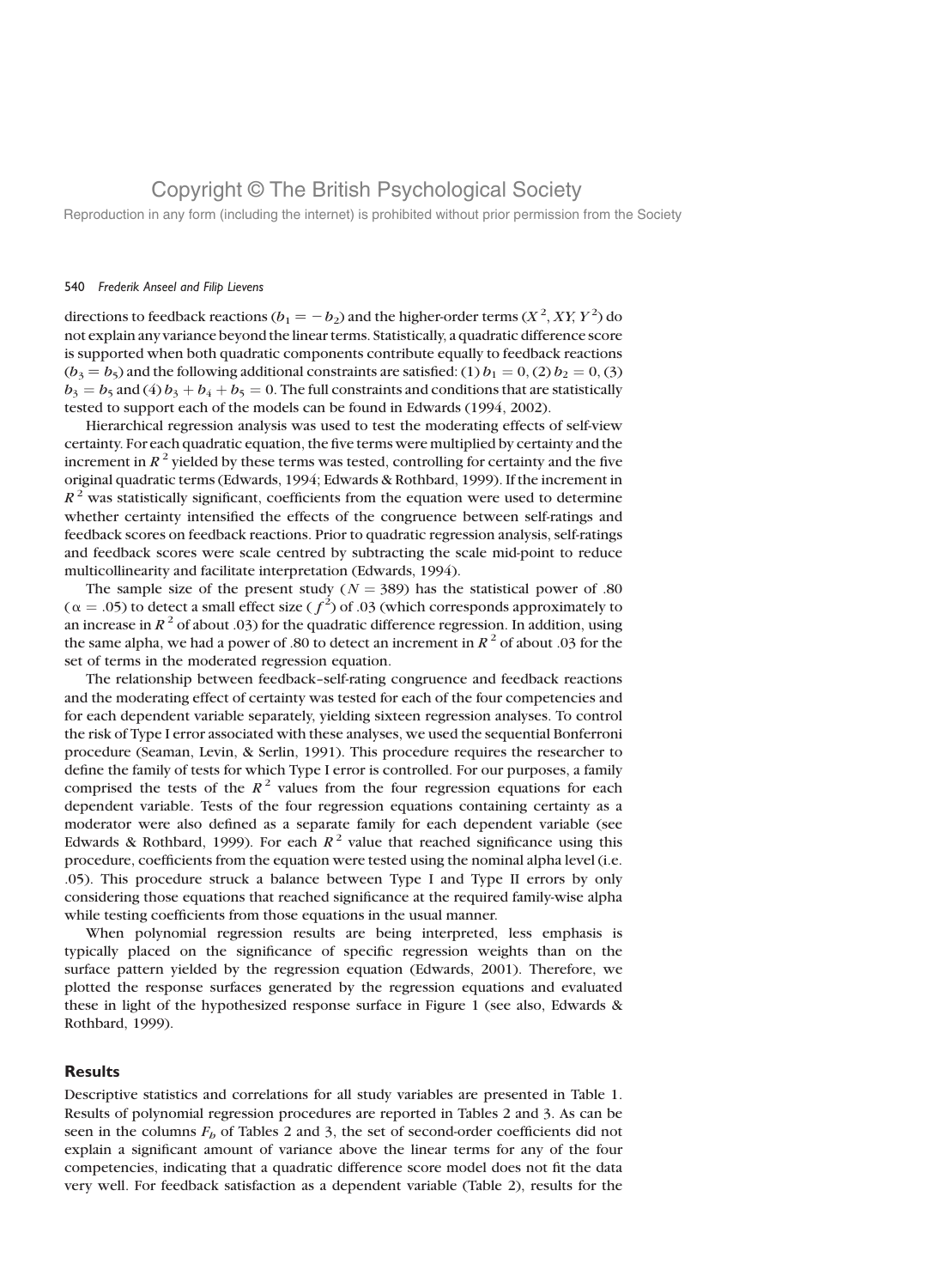Reproduction in any form (including the internet) is prohibited without prior permission from the Society

| Table 1. Descriptive statistics and correlation coefficients                                       |               |                      |                              |                                                                                            |                           |            |                           |                |                |                               |                       |                    |                  |                                           |             |      |                        |                             |                          |                         |                |
|----------------------------------------------------------------------------------------------------|---------------|----------------------|------------------------------|--------------------------------------------------------------------------------------------|---------------------------|------------|---------------------------|----------------|----------------|-------------------------------|-----------------------|--------------------|------------------|-------------------------------------------|-------------|------|------------------------|-----------------------------|--------------------------|-------------------------|----------------|
| Measure                                                                                            | ξ             | S                    |                              | $\sim$                                                                                     | 3                         | 4          | LO <sub>1</sub>           | ∾              | ↖              | $\infty$                      | ô                     | ≌                  | Ξ                | $\overline{\mathbf{C}}$                   | ≅           | ᅕ    | 뜨                      | ≗                           | $\overline{\phantom{0}}$ | $\frac{\infty}{\infty}$ | $\tilde{e}$    |
| Coordinating                                                                                       |               |                      |                              |                                                                                            |                           |            |                           |                |                |                               |                       |                    |                  |                                           |             |      |                        |                             |                          |                         |                |
| I. Self-rating                                                                                     | 6.36          | $\frac{1}{2}$        |                              |                                                                                            |                           |            |                           |                |                |                               |                       |                    |                  |                                           |             |      |                        |                             |                          |                         |                |
| 2. Certainty rating                                                                                | 6.41          | $\frac{43}{5}$       | S3                           |                                                                                            |                           |            |                           |                |                |                               |                       |                    |                  |                                           |             |      |                        |                             |                          |                         |                |
| 3. Feedback score                                                                                  | 6.09          | 0.96                 | $\supseteq$                  | S                                                                                          |                           |            |                           |                |                |                               |                       |                    |                  |                                           |             |      |                        |                             |                          |                         |                |
| 4. Feedback satisfaction                                                                           | 3.46          | $\overline{3}$       | $\overline{a}$               | CO.                                                                                        | 58                        |            |                           |                |                |                               |                       |                    |                  |                                           |             |      |                        |                             |                          |                         |                |
| 5. Feedback utility                                                                                | 5.50          | တ္က                  | £                            | S.                                                                                         | $\overline{Q}$            | $\approx$  |                           |                |                |                               |                       |                    |                  |                                           |             |      |                        |                             |                          |                         |                |
| Decisiveness                                                                                       |               |                      |                              |                                                                                            |                           |            |                           |                |                |                               |                       |                    |                  |                                           |             |      |                        |                             |                          |                         |                |
| 6. Self-rating                                                                                     | 5.88          | <u>च</u> .           |                              |                                                                                            | So.                       | S.         | So                        |                |                |                               |                       |                    |                  |                                           |             |      |                        |                             |                          |                         |                |
| 7. Certainty rating                                                                                | 6.41          | ၷ                    | まやうるま                        | $\stackrel{\doteq}{\pm}$ $\stackrel{\doteq}{\rightarrow}$ $\stackrel{\doteq}{\rightarrow}$ | <b>e</b> so               |            |                           |                |                |                               |                       |                    |                  |                                           |             |      |                        |                             |                          |                         |                |
| 8. Feedback score                                                                                  | $\frac{1}{6}$ | $\ddot{\mathrm{S}}$  |                              |                                                                                            |                           |            | $5^{\circ}$ $\frac{1}{2}$ | 48             | Ş              |                               |                       |                    |                  |                                           |             |      |                        |                             |                          |                         |                |
| 9. Feedback satisfaction                                                                           | 3.78          | $\ddot{z}$           |                              | 8 ಕ್ಷ                                                                                      | $\overline{a}$            | 8 m s 8    | 5.5                       | $\Xi$          | S              | ত্                            |                       |                    |                  |                                           |             |      |                        |                             |                          |                         |                |
| 10. Feedback utility                                                                               | 5.53          | $\ddot{5}$           |                              |                                                                                            | S                         |            |                           | ප              | $\tilde{=}$    | $\frac{8}{1}$                 | $\approx$             |                    |                  |                                           |             |      |                        |                             |                          |                         |                |
| Information management                                                                             |               |                      |                              |                                                                                            |                           |            |                           |                |                |                               |                       |                    |                  |                                           |             |      |                        |                             |                          |                         |                |
| II. Self-rating                                                                                    | 6.26          | $\bar{\mathbb{S}}$   |                              |                                                                                            | 5O                        | S          | S.                        |                | Ż              | S                             | 80                    | $\overline{\circ}$ |                  |                                           |             |      |                        |                             |                          |                         |                |
| 12. Certainty rating                                                                               | 6.42          | $\overline{+}$       |                              |                                                                                            | $\equiv \frac{4}{\pi}$    |            | $\vec{r}$ $\vec{r}$       |                |                | $\ddot{\circ}$ $\ddot{\circ}$ |                       | 08                 |                  |                                           |             |      |                        |                             |                          |                         |                |
| 13. Feedback score                                                                                 | 6.97          | 0.90                 | 5 5 6 7                      |                                                                                            |                           |            |                           |                | 399            |                               | $\leq \leq \leq \leq$ | $\frac{1}{2}$      | $\frac{1}{2}$    | S                                         |             |      |                        |                             |                          |                         |                |
| 14. Feedback satisfaction                                                                          | 4.82          | $\ddot{\mathcal{S}}$ |                              | CO.                                                                                        | $\frac{1}{2}$             |            | 5.79                      | $\overline{0}$ |                | $\ddot{=}$                    |                       | $\frac{3}{2}$      | $\frac{1}{4}$ or | $\tilde{\Xi}$                             | 58          |      |                        |                             |                          |                         |                |
| 15. Feedback utility                                                                               | 5.49          | ಜ                    | ප                            | న                                                                                          |                           |            |                           | ິວ<br>I        | $\ddot{\circ}$ | $\vec{=}$                     |                       |                    |                  | ິວ                                        | $\equiv$    | œ.   |                        |                             |                          |                         |                |
| Problem awareness                                                                                  |               |                      |                              |                                                                                            |                           |            |                           |                |                |                               |                       |                    |                  |                                           |             |      |                        |                             |                          |                         |                |
| 16. Self-rating                                                                                    | 6.50          | $\frac{8}{11}$       | ಼                            | 35                                                                                         | <u>으</u>                  | S          | င်္                       | 57             | 28             | $\cong$                       |                       | S                  |                  |                                           | S           | S    | S.                     |                             |                          |                         |                |
| 17. Certainty rating                                                                               | 6.44          | ö                    | $\stackrel{\text{4}}{4}$     | 66                                                                                         | $\mathsf{S}^{\mathsf{O}}$ | <u>ਰ</u> 8 | $\Xi$                     | 36.5           | $\frac{1}{2}$  | న                             | ឌុ ឳ ខុ               | 三                  | ង ទូ ទ           | $\frac{1}{2}$ $\frac{1}{2}$ $\frac{1}{2}$ | 8.4         | I    | $\mathcal{S}$          |                             |                          |                         |                |
| 18. Feedback score                                                                                 | 7.32          | 0.84                 |                              |                                                                                            | $\ddot{=}$                |            | $\frac{10}{10}$           |                |                | $\ddot{=}$                    |                       | $\frac{15}{1}$     |                  |                                           |             |      | $\frac{\infty}{\cdot}$ | $\frac{4}{5}$ =             |                          |                         |                |
| 19. Feedback satisfaction                                                                          | 5.27          | Ρġ                   | $\equiv$                     | S.                                                                                         | ð.                        | $\Xi$      | $\tilde{=}$               | ငံ             | $\tilde{=}$    | ð.                            | $\tilde{=}$           | $\Xi$              | 8 g              | $\overline{\phantom{a}}$                  | $\tilde{=}$ | 5335 | $\tilde{=}$            | $\frac{1}{2}$ $\frac{1}{2}$ | 8 č                      | S,                      |                |
| 20. Feedback utility                                                                               | 5.52          | ္က                   | $\ddot{a}$<br>$\overline{1}$ | 5g                                                                                         | S<br>T                    | 5g         | ξŚ,                       | S<br>ı         | $\overline{c}$ | $\frac{15}{1}$                | $\tilde{=}$           | $\frac{8}{4}$      |                  | న                                         | δ.          |      | 87                     |                             | S.                       | $\frac{\infty}{\cdot}$  | $\frac{15}{1}$ |
| Note, $N = 389$ . Correlations greater than or equal to .10 were statistically significant ( $p <$ |               |                      |                              |                                                                                            |                           |            |                           |                |                | 65                            |                       |                    |                  |                                           |             |      |                        |                             |                          |                         |                |

Certainty and feedback reactions 541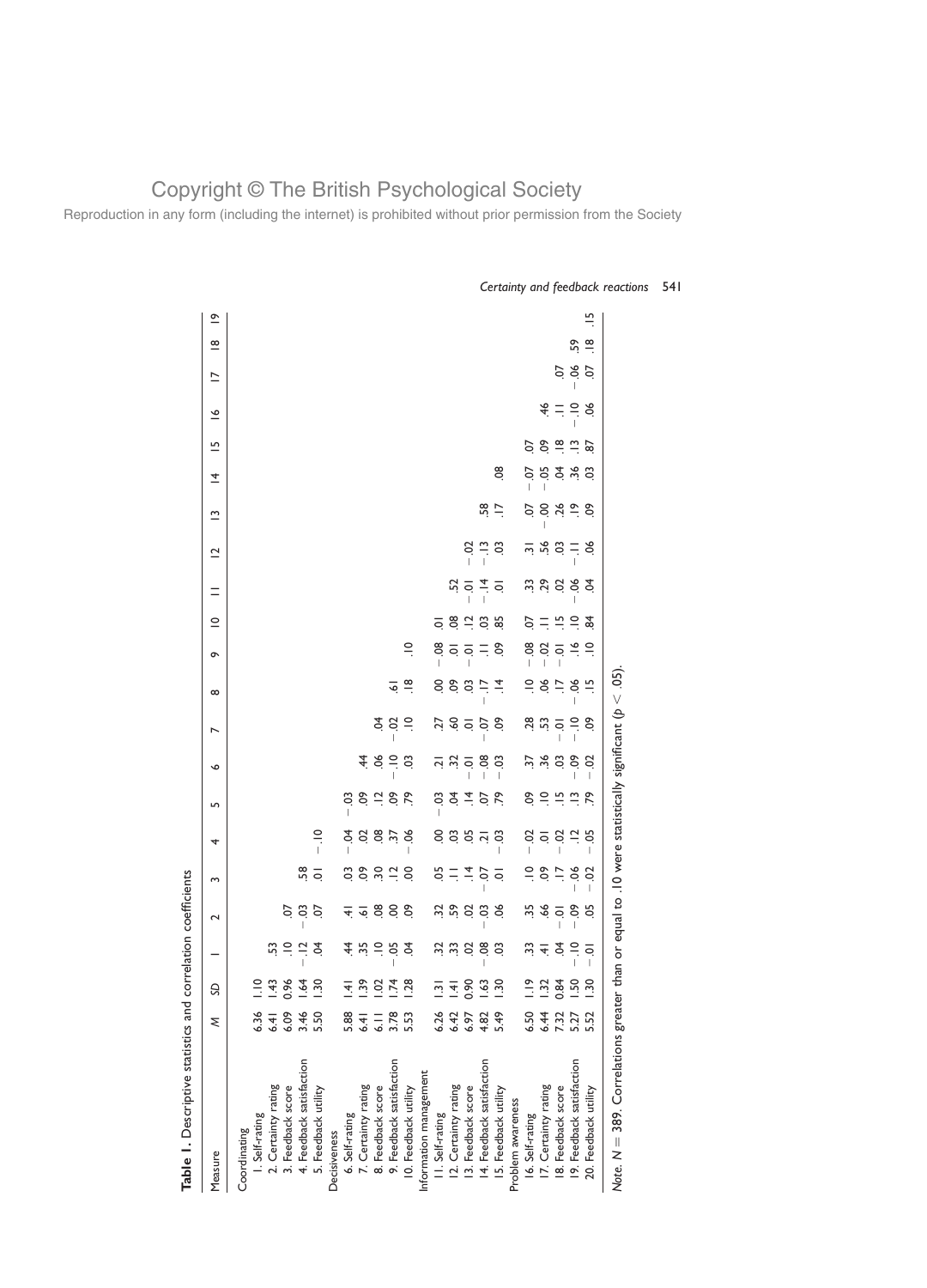Reproduction in any form (including the internet) is prohibited without prior permission from the Society

### 542 Frederik Anseel and Filip Lievens

|  |  |  |  |  |  |  | Table 2. Results of quadratic regressions of feedback satisfaction on self-ratings and feedback scores |  |
|--|--|--|--|--|--|--|--------------------------------------------------------------------------------------------------------|--|
|--|--|--|--|--|--|--|--------------------------------------------------------------------------------------------------------|--|

|                        |         | Quadratic regression |        |     |         |                    |     |      |                 |  |
|------------------------|---------|----------------------|--------|-----|---------|--------------------|-----|------|-----------------|--|
| Competency             |         |                      | $X^2$  | XY  | $Y^2$   | $R^2$              |     |      | $\Delta$ R $^2$ |  |
| Coordinating           | $-27**$ | .85 **               | .00.   | .00 | $.15**$ | .38**              | .02 | .95  | .0۱             |  |
| <b>Decisiveness</b>    | $-22**$ | .98**                | .02    | .05 | .03     | .40 <sup>*</sup> * | 0١. | 1.16 | .0۱             |  |
| Information management | $-.18$  | $1.08**$             | $-.02$ | .03 | $-.02$  | $.35**$            | .00 | .26  | .00             |  |
| Problem awareness      | $-29*$  | $1.36**$             | $-.03$ | .08 | $-.10$  | .38**              | 0١. | 2.01 | .02             |  |

Note. Sample size is 389. For columns labelled X, Y,  $X^2$ , XY and Y<sup>2</sup>, table entries are unstandardized regression coefficients for equations with all predictors entered simultaneously  $(X = self-ratings,$  $Y =$  feedback scores). The column labelled  $R^2$  indicates the variance explained by the predictors. The column labelled  $F_h$  contains F-ratios for the test of the quadratic terms  $(X^2, XY)$  and  $Y^2$ ). The column labelled  $F_m$  contains F-ratios for the hierarchic test of the moderation terms (CX, CY, CX<sup>2</sup>, CXY and CY <sup>2</sup>), controlling for the five quadratic terms and certainty (C z). The column  $\Delta R^{\rm^-2}$  contains incremental variance explained by the five moderator terms. None of the higher-order terms were significant.  $*_{p}$  < .05.  $*_{p}$  < .01.

|                        |     |        |        | Quadratic regression |        |        |     | Moderated<br>regression |              |
|------------------------|-----|--------|--------|----------------------|--------|--------|-----|-------------------------|--------------|
| Competency             | X   |        | $X^2$  | XY                   | $Y^2$  | $R^2$  |     |                         | $\Delta R^2$ |
| Coordinating           | .03 | .03    | .00    | .02                  | $-.03$ | .00    | .00 | 1.17                    | .02          |
| Decisiveness           | .05 | $.16*$ | $-.01$ | $-.05$               | .07    | $.04*$ | 0١. | $3.49*$                 | .04          |
| Information management | 16. | 0١.    | $-.03$ | $-.08$               | .10    | $.04*$ | 0١. | 1.79                    | .02          |
| Problem awareness      | ١٥. | .35    | .05    | $-.08$               | .00    | $.04*$ | 0١. | 2.19                    | .03          |

Table 3. Results of quadratic regressions of feedback utility on self-ratings and feedback scores

Note. Sample size is 389. For columns labelled X, Y, X<sup>2</sup>, XY and Y<sup>2</sup>, table entries are unstandardized regression coefficients for equations with all predictors entered simultaneously  $(X = self-ratings,$  $\gamma =$  feedback scores). The column labelled  $R^2$  indicates the variance explained by the predictors. The column labelled  $F_h$  contains F-ratios for the test of the quadratic terms  $(X^2, XY)$  and  $Y^2$ ). The column labelled  $F_m$  contains F-ratios for the hierarchic test of the moderation terms (CX, CY, CX<sup>2</sup>, CXY and CY  $^2$ ), controlling for the five quadratic terms and certainty (C). The column  $\Delta R^{\bar2}$  contains incremental variance explained by the five moderator terms. None of the higher-order terms were significant.  $*_{p}$  < .05.  $*_{p}$  < .01.

competency *Information Management* were in line with self-enhancement theory. Only the coefficient on feedback scores was significant ( $p < .01$ ). This indicates that people were satisfied with positive feedback about Information Management, regardless of self-ratings. For the other three competencies, both coefficients on feedback scores and self-ratings were significant and in opposite directions. The combined effects of feedback scores and self-ratings on feedback satisfaction for the competency *Coordinating* are depicted in Figure 2. Figure 2 shows that feedback scores were more dominant in determining feedback satisfaction than self-ratings. We additionally tested if coefficients on  $X$  and  $Y$  were equal in magnitude but opposite in sign (see Edwards, 1994, 2002). Results showed that although coefficients on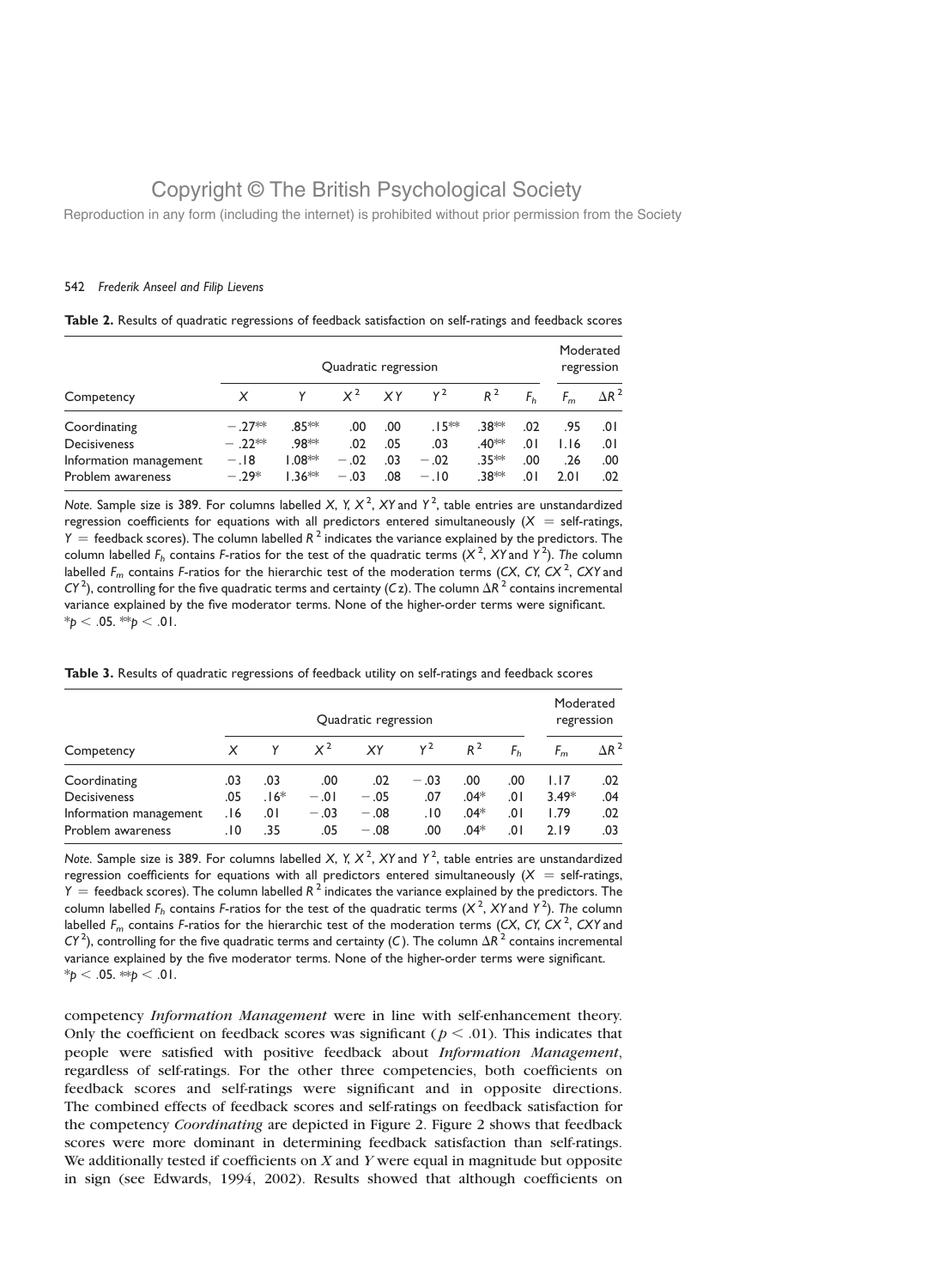Reproduction in any form (including the internet) is prohibited without prior permission from the Society



### Certainty and feedback reactions 543

Figure 2. Estimated surface relating congruence between feedback and self-rating to feedback satisfaction for coordinating.

feedback scores and self-ratings had an opposite sign, the effects of feedback scores were greater in magnitude ( $p < .01$ ). As can be seen in column *Fm* in Table 2, self-view certainty did not moderate the relationship between feedback–self-rating congruence and feedback satisfaction for any of the four competencies.

Results of the analyses with perceived utility of feedback as a dependent variable show that the equation for the competency Decisiveness was in line with predictions of self-enhancement theory. As can be seen in Table 3, there was a significant positive coefficient on feedback scores. However, as hypothesized, the quadratic regression was moderated by self-view certainty. As can be seen in column  $Fm$  in Table 3, the additional set of moderator terms explained an additional variance of  $4\%$  ( $p < .05$ ) when controlling for the quadratic terms and certainty. To interpret the effect of self-view certainty on the relationship between self-ratings and feedback scores and feedback satisfaction we plotted the response surface for three levels of self-view certainty. If we look along the line of congruence  $(X = Y)$  in Figure 3a (low certainty), we see a curvilinear relationship, indicating that feedback reactions were most favourable when self-ratings and feedback scores were congruent at their extremes. This is in line with self-verification theory. However, if we look along the  $X = -Y$ line, we see that feedback satisfaction increased as feedback scores got higher and self-ratings got lower. This is more in line with self-enhancement theory. If we look at Figure 3b (moderate certainty), we see a curvilinear relationship between feedback scores and feedback utility that is independent of self-ratings. This indicates that people intended to use feedback about Decisiveness in the future when scores were very high or very low, regardless of selfratings. This effect was even more pronounced when certainty was high (Figure 3c). Thus, although the relationship between feedback score–self-rating congruence and feedback utility was moderated by self-view certainty, the observed effect was not in the hypothesized direction that was presented in Figure 1.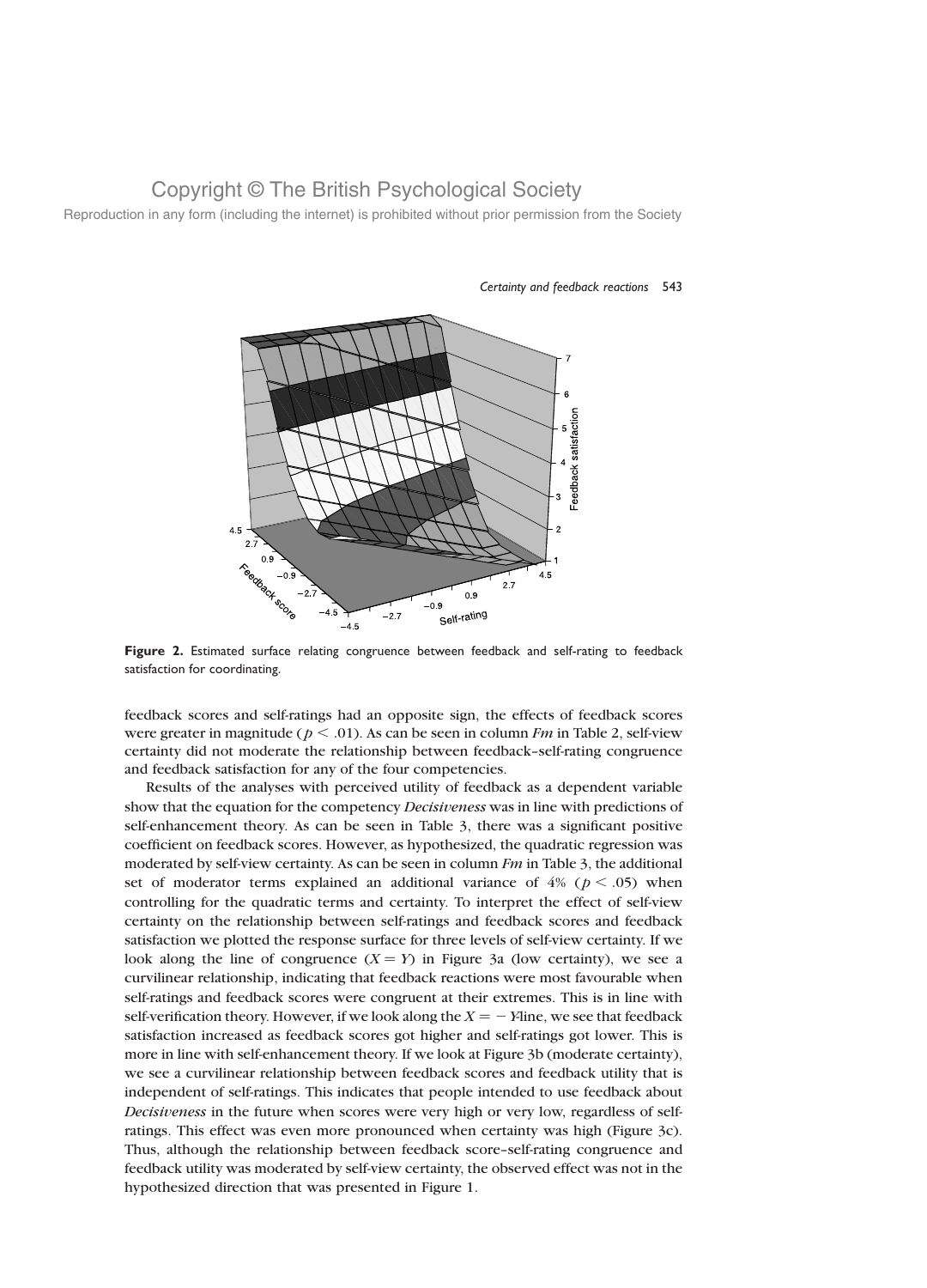Reproduction in any form (including the internet) is prohibited without prior permission from the Society



## 544 Frederik Anseel and Filip Lievens

Figure 3. Estimated surfaces relating congruence between feedback and self-rating to feedback utility at three levels of certainty for decisiveness. (a) Certainty low. (b) Certainty moderate. (c) Certainty high.

For the three other competencies, none of the theoretical perspectives were supported with feedback utility as a dependent variable. Although a significant amount of variance was explained ( $p < .05$ ), none of the coefficients reached significance.

## **Discussion**

The aim of this study was to clarify mixed results from previous research concerning feedback reactions. Two competing perspectives in social psychology, selfenhancement and self-verification theory, served as conceptual underpinnings of this study. Our basic premise was that none of them was dominant in guiding feedback reactions. Instead, we hypothesized that self-view certainty would serve as a moderator and would strengthen the effect of congruence between individuals selfviews and the performance feedback they receive about these self-views on feedback reactions.

The stringent analytical procedure recommended by Edwards (1994) was especially suited to examine our hypothesis because it enabled us to test if feedback reactions were based on a two-step appraisal versus a one-step appraisal of the feedback. If both components (i.e. feedback scores and self-ratings) accounted for an equal amount of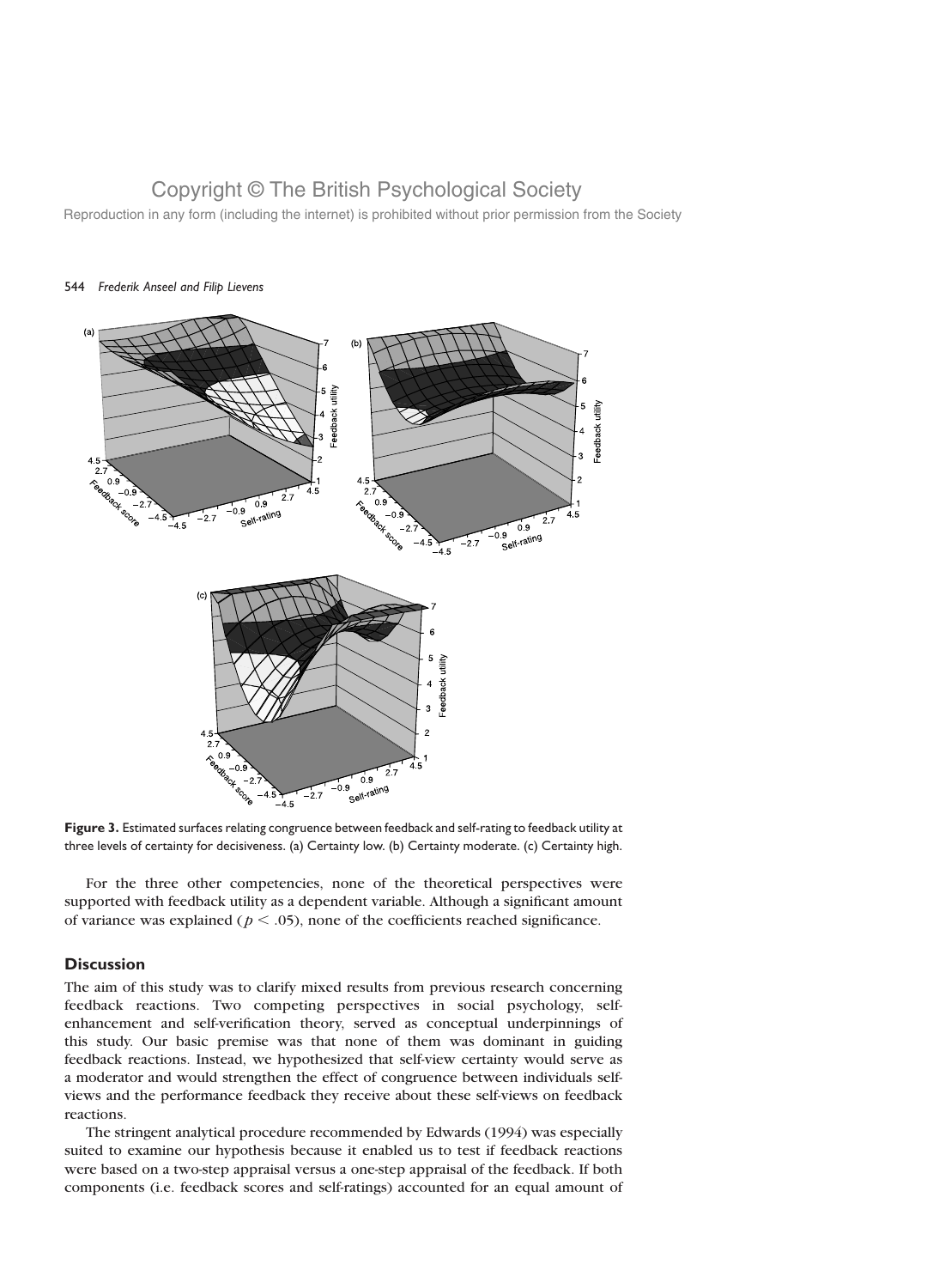Reproduction in any form (including the internet) is prohibited without prior permission from the Society

### Certainty and feedback reactions 545

variance, feedback reactions were characterized by a two step-appraisal and selfverification theory was supported. When only one component (feedback scores) was significant or more dominant than the other, feedback reactions were characterized by a one-step appraisal and self-enhancement theory was supported.

Results showed that satisfaction with feedback was generally determined by a twostep appraisal of the feedback. Both feedback scores and self-ratings predicted feedback satisfaction in opposite directions. This seems to be in line with predictions of self-verification theory. However, self-verification theory also predicts that both effects will be equally strong. This was not the case. Feedback scores were stronger in predicting feedback satisfaction, indicating that self-enhancement strivings are more dominant than self-verification strivings in guiding feedback satisfaction. This finding is consistent with recent research on self-evaluation in social psychology which has demonstrated that people often try to simultaneously satisfy self-enhancement and self-verification motives when processing feedback. These studies indicated that, while both motives are activated, the self-enhancement motive is typically stronger than the self-verification motive (Bernichon et al., 2003; Sedikides, 1993; Sedikides & Green, 2004; Sedikides & Gregg, 2003; Swann et al., 1989). We also found that people perceived greater utility of feedback when feedback scores were high, regardless of self-ratings, for the competency *Decisiveness*, which is in line with self-enhancement theory. This effect was moderated by self-view certainty, although the effect was not in the predicted direction. We found no other moderating effects of self-view certainty.

In general, little evidence was found for self-verification as the dominant motive underlying feedback reactions. Instead, the results seem to corroborate self-enhancement theory, which predicts that people are motivated to view themselves as favourably as possible. Furthermore, it seems that certainty does not play a key role as a moderator of feedback reactions and, thus, does not strengthen the self-verification motive. This is rather surprising given previous findings in social psychological research that people tend to seek and accept information that is consistent with central self-views (Dauenheimer et al., 1999; Dutton & Brown, 2003; Markus, 1977) and that certainty serves as a moderator of the self-verification motive (Bui & Pelham, 2000; Chen et al., 2004; Pelham & Swann, 1994; Seta, Donaldson, & Seta, 1999; Swann & Pelham, 2002).

Why is there only evidence for self-enhancement in organizational psychology? Or to put it differently, why is no support found for self-verification in organizational psychology? Several explanations seem plausible. First, careful inspection of the literature shows that no research using congruence analyses (Edwards, 1994) has examined self-verification theory. The results of the present study illustrate the importance of using this stringent regression procedure. We also conducted the analyses using an algebraic difference score as an independent variable, as did previous research (e.g. Sweeney & Wells, 1990). Results showed that the algebraic difference was a significant predictor ( $p < .01$ ) of feedback reactions for each competency. Self-view certainty did not moderate the effect of the difference scores on feedback reactions.<sup>1</sup> The results of these analyses would have led us to wrongfully conclude that selfverification theory was supported in all analyses. Also, more recent research supporting self-verification theory continues to use difference scores (e.g. Polzer, Milton, & Swann,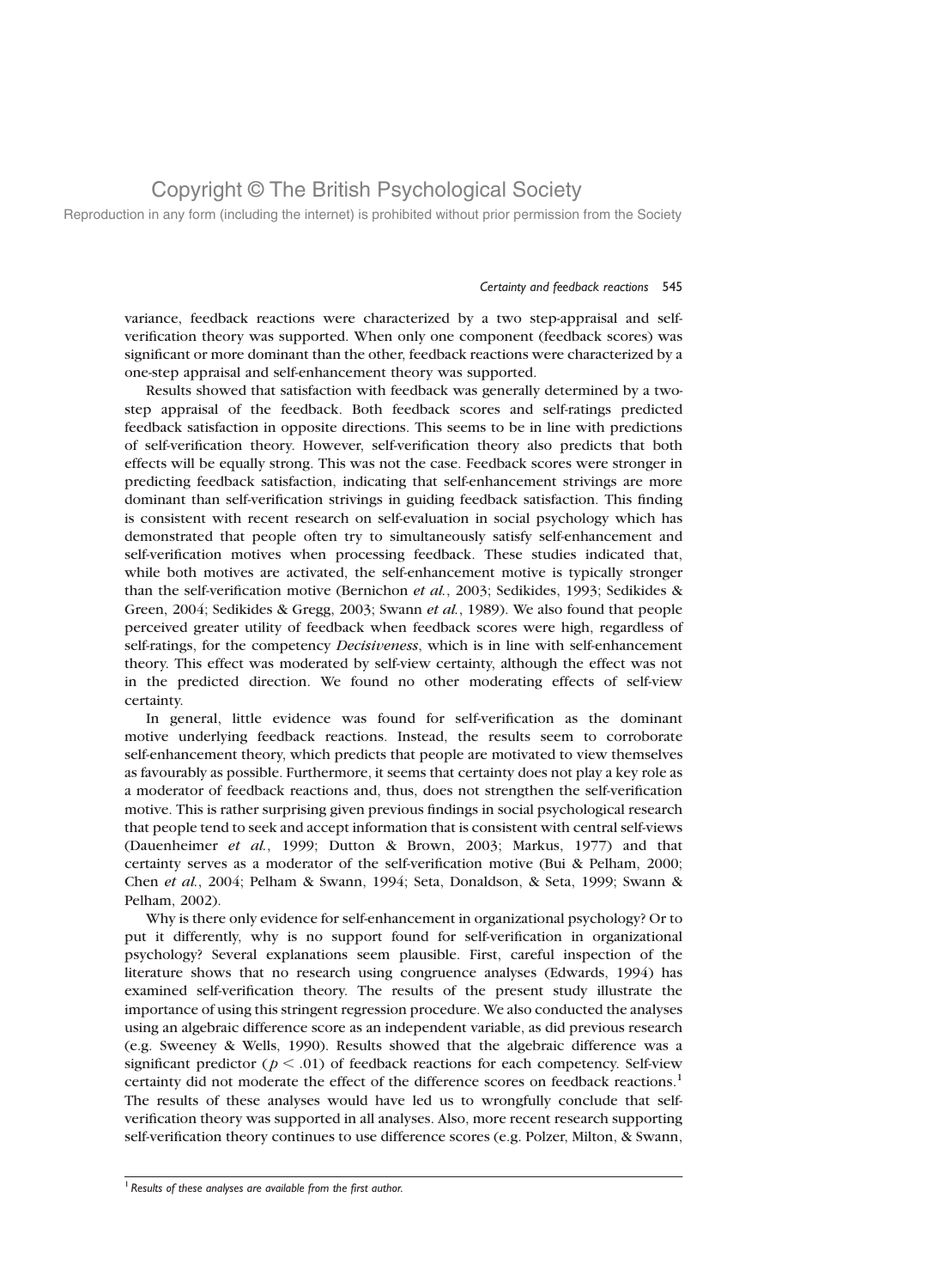Reproduction in any form (including the internet) is prohibited without prior permission from the Society

### 546 Frederik Anseel and Filip Lievens

2002). It is possible that many alleged self-verification effects in the literature conceal unequal effects in the magnitude of different components. Future research examining self-verification processes would definitely benefit from using congruence analyses (Edwards, 2001).

Second, consistency effects are not easily obtained or replicated (Cialdini, Trost, & Newsom, 1995). Therefore, researchers have often used specific strategies to make self-verification strivings more pronounced. For instance, self-verification effects have been observed when an over-sampling strategy was used by only selecting subjects that scored in the top and bottom quartiles of an independent variable (e.g. Bosson & Swann, 1999) or when dependent variables were made more extreme by multiplying self-ratings with certainty and importance ratings (e.g. Korsgaard, 1996; Stahlberg, Petersen, & Dauenheimer, 1999).<sup>2</sup> Although these studies provide important insights into the underlying mechanisms and consequences of the self-verification motive, the present study suggests that self-verification strivings are maybe not that dominant in a natural context.

A third possible explanation is the task that is used to provide feedback to participants. Studies in social psychology that support the self-verification perspective on feedback reactions typically use laboratory tasks such as anagrams, block designs and concept formation (e.g. Jussim et al., 1995; Stahlberg et al., 1999). In organizational research which generally supports the self-enhancement motive, employees received feedback about job performance (e.g. Brett & Atwater, 2001; Illies et al., 2006). As shown by Jones (1973), self-verification effects are less likely (compared to selfenhancement effects) to occur when people are highly involved and care about their task performance. Thus, it is possible that self-enhancement is more dominant in guiding feedback reactions in a natural work context.

This study is not without its limitations. First, both self-ratings and certainty ratings were self-report 1-item measures, possibly threatening the reliability of these self-ratings. However, in this on-line setting it was not practically feasible to use extensive questionnaires to measure self-views because participants would not proceed with the in-basket exercise if the preceding questionnaire was too long. However, future research could use other measures of self-view certainty, for instance, by graphically marking uncertainty intervals (Baumgardner, 1993) or by measuring reaction times (Molden & Higgins, 2004). Second, power analysis revealed that power in this study was sufficient to detect small effect sizes. However, moderator effects are often very small and difficult to detect due to statistical power problems in moderated multiple regressions (Aguinis, Beaty, Boik, & Pierce, 2005; McClelland & Judd, 1993; Zedeck, 1971). This could explain why only one moderator effect was found. Third, due to the on-line research setting, we had no control over self-selection and participant drop-out. Therefore, future research should examine whether these findings generalize to specific populations.

This study has important implications for organizations. The procedure of this study corresponds closely to the use of self-assessment instruments that often precede the actual development process. For instance, as part of a development programme, employees are often asked to complete self-assessment questionnaires or participate in a

 $^2$  Research has shown that the extremity, certainty and importance of self-ratings reflect different constructs and have different cognitive and behavioural consequences (Krosnick et al., 1993; Pelham, 1991; Visser, Krosnick, & Simmons, 2003). Thus, it is not advisable to combine these three constructs in one measure.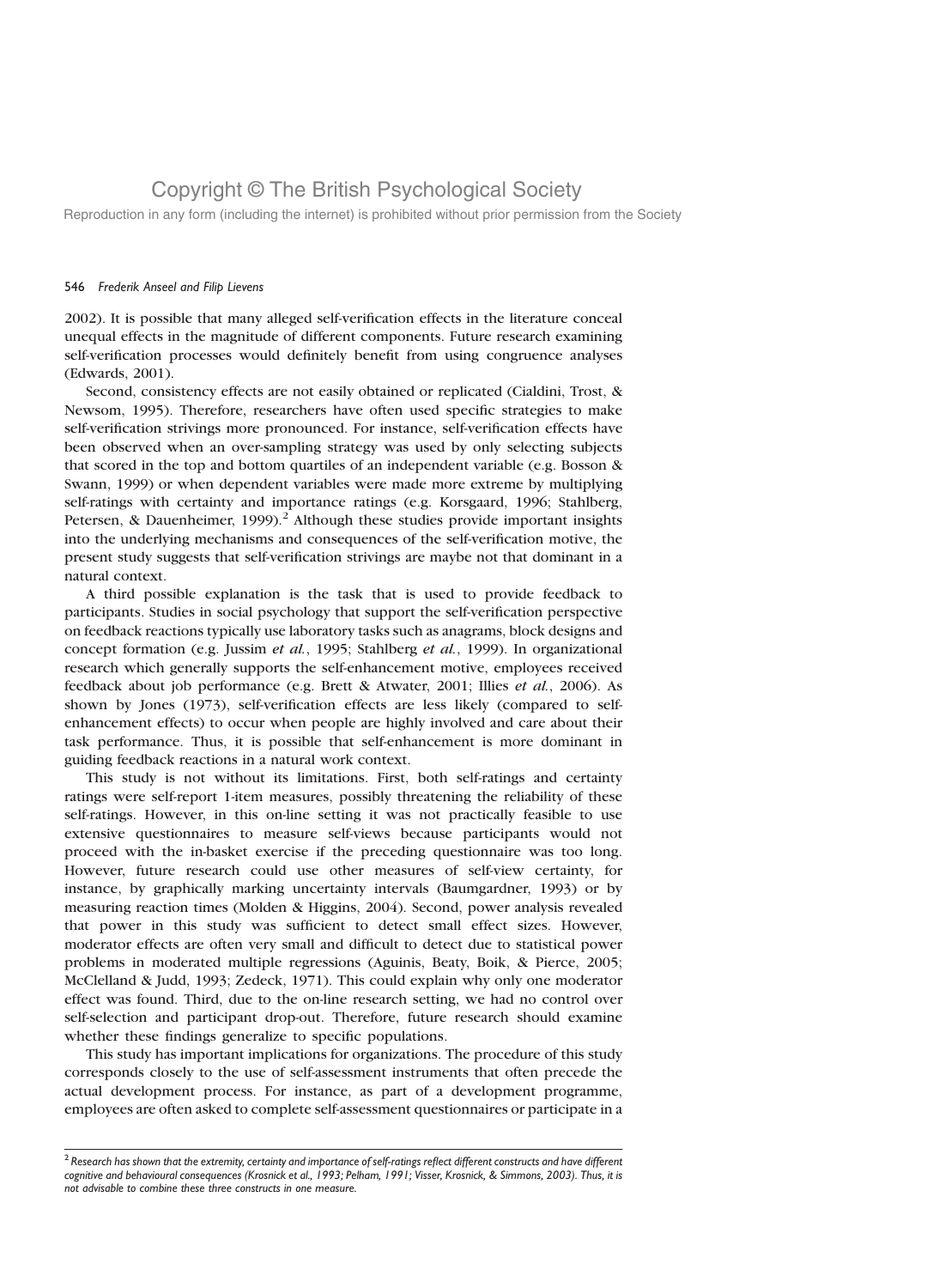Reproduction in any form (including the internet) is prohibited without prior permission from the Society

### Certainty and feedback reactions 547

development centre or 360-degree feedback process. After going through the assessment process, people receive a feedback report with narrative and quantitative feedback on several managerial competencies, as did the participants in this study. Our results suggest that people who receive negative feedback and, thus, are most in need of improvement and development tend to be dissatisfied and reject feedback because it appears inaccurate. Thus, after receiving negative feedback, the chances are high that dissatisfied employees will no longer be motivated to develop their competencies, which is detrimental to their future performance. Therefore, practitioners should seek strategies to increase acceptance of negative feedback. An example of such a strategy is the use of feedback coaches and feedback workshops that assist people in analysing feedback reports and formulating development plans. Recent research shows that managers who participated in a feedback workshop after multi-source feedback changed their behaviour accordingly, whereas managers who only received a feedback report did not (Seifert, Yukl, & McDonald, 2003).

In terms of future research, the problem of negative feedback acceptance is an important and potentially fruitful area of research. Future research should examine specific strategies that organizations might adopt to increase acceptance of negative feedback. Elaboration on feedback seems to be an especially promising variable for designing specific acceptance strategies. Social psychological research shows that self-enhancement prevails when people lack the time and cognitive resources to analyse the obtained feedback. However, when people are motivated or requested to actively process and elaborate feedback, self-enhancement strivings go down, possibly leading to higher levels of feedback acceptance (Hixon & Swann, 1993; Paulhus, Graf, & Van Selst, 1989; Swann, Hixton, Stein-Seroussi, & Gilbert, 1990). Future research should also investigate if an emphasis on the developmental nature of feedback leads to higher feedback acceptance. For instance, it is possible that acceptance of negative feedback in developmental assessment centres is higher because of the developmental nature of the feedback process. Finally, future studies should also pay attention to possible determinants of the perceived utility of feedback. The results of this study indicate that very little variance (about 4%) in feedback utility is explained by feedback scores and self-ratings. Furthermore, the moderating effect of certainty on feedback utility for the competency Decisiveness was not as hypothesized. Given the low explained variance and the unexpected pattern of results, caution is needed in interpreting these findings and more research on predictors of feedback utility is needed (for a recent study, see Kinicki et al., 2004). As feedback utility perceptions about the different competencies were highly correlated in this study, it is possible that individual difference variables (e.g. learning goal orientation or openness to experience) underlie these utility perceptions.

In sum, our findings suggest that feedback reactions are dominated by selfenhancement strivings and that self-verification strivings are less prominent. Support for the moderating role of self-view certainty in the feedback process was limited. The general finding that people seem to be dissatisfied after receiving negative feedback and tend to reject unfavourable feedback shows that the study of feedback reactions continues to be an important and fruitful avenue for future research.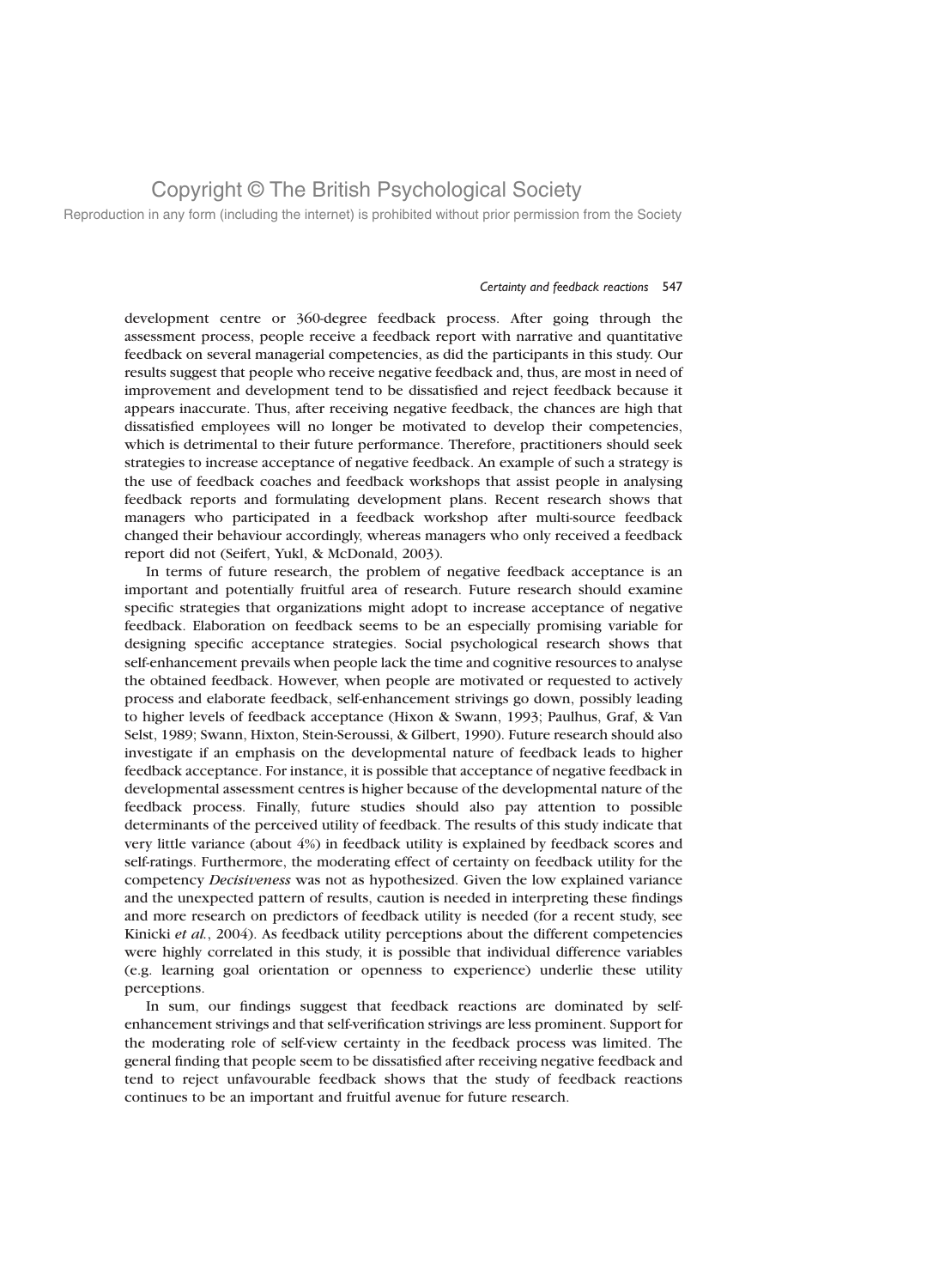Reproduction in any form (including the internet) is prohibited without prior permission from the Society

### 548 Frederik Anseel and Filip Lievens

## Acknowledgements

Portions of this article were presented at the Annual conference of the Society for Industrial and Organizational Psychology, Los Angeles, April 2005. We would like to thank Marc Covents for his programming work on the computerized in-basket exercise.

## **References**

- Aguinis, H., Beaty, J. C., Boik, R. J., & Pierce, C. A. (2005). Effects size and power in assessing moderating effects of categorical variables using multiple regression: A 30-year review. Journal of Applied Psychology, 90, 94–107.
- Alliger, G. M., Tannenbaum, S. I., Bennet, W., Traver, H., & Shotland, A. (1997). A meta-analysis of the relations among training criteria. Personnel Psychology, 50, 341–358.
- Ashford, S. J., & Tsui, A. S. (1991). Self-regulation for managerial effectiveness: The role of active feedback seeking. Academy of Management Journal, 34, 251–280.
- Bannister, B. D. (1986). Performance outcome feedback and attributional feedback: Interactive effects on recipient responses. Journal of Applied Psychology, 71, 203–210.
- Bauer, T. N., Maertz, C. P., Dolen, M. R., & Campion, M. A. (1998). Longitudinal assessment of applicant reactions to employment testing and test outcome feedback. Journal of Applied Psychology, 83, 892–903.
- Baumgardner, A. H. (1990). To know oneself is to like oneself: Self-certainty and self-affect. Journal of Personality and Social Psychology, 58, 1062–1072.
- Bernichon, T., Cook, K., & Brown, J. D. (2003). Seeking self-evaluative feedback: The interactive role of global self-esteem and specific self-views. Journal of Personality and Social Psychology, 84, 194–204.
- Bosson, J. K., & Swann, W. B. (1999). Self-liking, self-competence and the quest for self-verification. Personality and Social Psychology Bulletin, 30, 412–422.
- Brett, J. F., & Atwater, L. E. (2001). 360° feedback: Accuracy, reactions, and perceptions of usefulness. Journal of Applied Psychology, 86, 930–942.
- Bui, K. V. T., & Pelham, B. W. (1999). Cognitive and affective reactions to social comparison. Journal of Social Behavior and Personality, 14, 569–583.
- Campbell, J. D. (1990). Self-esteem and clarity of the self-concept. Journal of Personality and Social Psychology, 59, 538–549.
- Cawley, B. D., Keeping, L. M., & Levy, P. E. (1998). Participation in the performance appraisal process and employee reactions: A meta-analytic review of field investigations. Journal of Applied Psychology, 83, 615–633.
- Chen, S., Chen, K. Y., & Shaw, L. (2004). Self-verification motives at the collective level of selfdefinition. Journal of Personality and Social Psychology, 86, 77–94.
- Cialdini, R. B., Trost, M. R., & Newsom, J. T. (1995). Preference for consistency: The development of a valid measure and the discovery of surprising behavioral implications. Journal of Personality and Social Psychology, 69, 318–328.
- Dauenheimer, D., Stahlberg, D., & Petersen, L.-E. (1999). Self-discrepancy and elaboration of selfconceptions as factors influencing reactions to feedback. European Journal of Social Psychology, 29, 725–739.
- Dutton, K. A., & Brown, J. D. (2003). Global self-esteem and specific self-views as determinants of people's reaction to success and failure. Journal of Personality and Social Psychology, 73, 139–148.
- Edwards, J. R. (1994). The study of congruence in organizational behavior research: Critique and a proposed alternative. Organizational Behavior and Human Decision Processes, 58, 51–100.
- Edwards, J. R. (2001). Ten difference score myths. Organizational Research Methods, 4, 265–287.
- Edwards, J. R. (2002). Alternatives to difference scores: Polynomial regression analysis and response surface methodology. In F. Drasgow & N. Schmitt (Eds.), Measuring and analyzing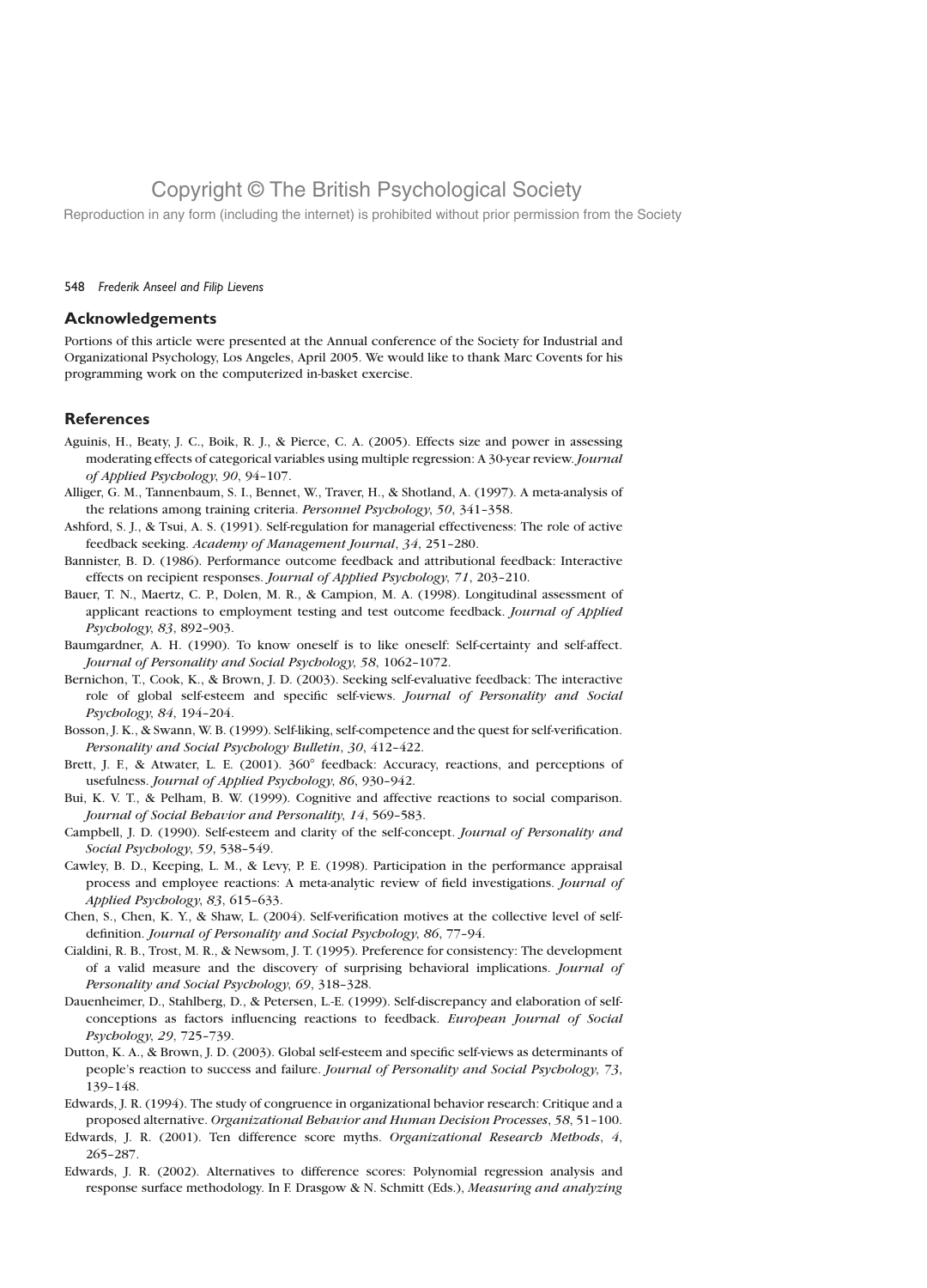Reproduction in any form (including the internet) is prohibited without prior permission from the Society

#### Certainty and feedback reactions 549

behavior in organizations: Advances in measurement and data analysis (pp. 350-400). San Francisco, CA: Jossey-Bass/Pfeiffer.

- Edwards, J. R., & Rothbard, N. P. (1999). Work and family stress and well-being: An examination of person-environment fit in the work and family domains. Organizational Behavior and Human Decision Processes, 77, 85–129.
- Facteau, C. L., Facteau, J. D., Schoel, L. C., Russel, J. E. A., & Poteet, M. L. (1998). Reactions of leaders to 360-degree feedback from subordinates and peers. Leadership Quarterly, 9, 427–448.
- Halperin, K., Snyder, C. R., Shenkel, R. J., & Houston, B. K. (1976). Effects of source status and message favorability on acceptance of personality feedback. Journal of Applied Psychology, 61, 85–88.
- Hixon, J. G., & Swann, W. B. (1993). When does introspection bear fruit? Self-reflection, selfinsight, and interpersonal choices. Journal of Personality and Social Psychology, 64, 35–43.
- Ilgen, D. R., Fisher, C. D., & Taylor, M. S. (1979). Consequences of individual feedback on behavior in organizations. Journal of Applied Psychology, 64, 349–371.
- Illies, R., De Pater, I. E., and Judge, T. A. (2006). Affective reactions to performance feedback: The role of self-esteem. Manuscript submitted for publication.
- Jones, R. G., & Whitmore, M. D. (1995). Evaluating developmental assessment centres as interventions. Personnel Psychology, 48, 377–388.
- Jones, S. C. (1973). Self- and interpersonal evaluations: Esteem theories versus consistency theories. Psychological Bulletin, 79, 185–199.
- Jussim, L., Yen, H., & Aiello, J. R. (1995). Self-consistency, self-enhancement, and accuracy in reactions to feedback. Journal of Experimental Social Psychology, 31, 322–356.
- Keeping, L. M., & Levy, P. E. (2000). Performance appraisal reactions: Measurement, modeling, and method bias. Journal of Applied Psychology, 85, 708–723.
- Kernan, M. C., & Lord, R. G. (1990). Effects of valence, expectancies, and goal-performance discrepancies in single and multiple goal environments. Journal of Applied Psychology, 75, 194–203.
- Kinicki, A. J., Prussia, G. E., Wu, B., & McKee-Ryan, F. M. (2004). A covariance structure analysis of employees' responses to performance feedback. Journal of Applied Psychology, 89, 1057–1069.
- Kluger, A. N., & DeNisi, A. (1996). The effects of feedback interventions on performance: A historical review, a meta-analysis, and a preliminary feedback intervention theory. Psychological Bulletin, 119, 254–284.
- Korsgaard, M. A. (1996). The impact of self-appraisals on reactions to feedback from others: The role of self-enhancement and self-consistency concerns. Journal of Organizational Behavior, 17, 301–311.
- Krosnick, J. A., Boninger, D. S., Yuang, Y. C., Berent, M. K., & Carnot, C. G. (1993). Attitude strength: One construct or many related constructs? Journal of Personality and Social Psychology, 65, 1132–1151.
- Markus, H. (1977). Self-schemata and processing information about the self. Journal of Personality and Social Psychology, 35, 63–78.
- McClelland, G. H., & Judd, C. M. (1993). Statistical difficulties of detecting interactions and moderator effects. Psychological Bulletin, 114, 376–390.
- Molden, D. C., & Higgins, E. T. (2004). Categorization under uncertainty: Resolving vagueness and ambiguity with eager versus vigilant strategies. Social Cognition, 22, 248–277.
- Moreland, R. L., & Sweeney, P. D. (1984). Self-expectancies and reactions to evaluations of personal performance. Journal of Personality, 52, 156–176.
- Nease, A. A., Mudgett, B. O., & Quinones, M. A. (1999). Relationships among feedback sign, selfefficacy, and acceptance of performance feedback. Journal of Applied Psychology, 84, 806–814.
- Paulhus, D., Graf, P., & Van Selst, M. (1989). Attentional load increases the positivity of selfpresentation. Social Cognition, 7, 389–400.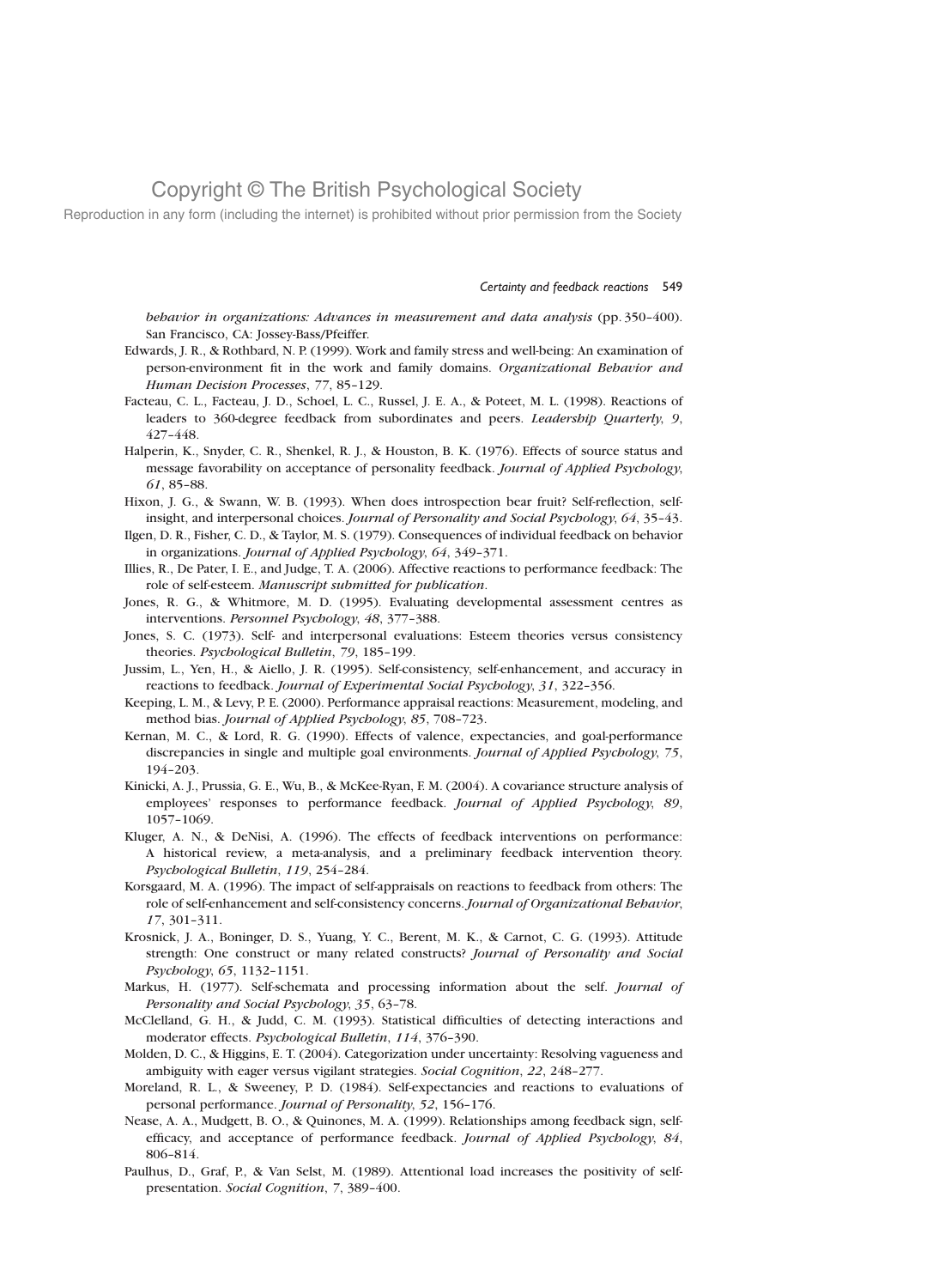Reproduction in any form (including the internet) is prohibited without prior permission from the Society

### 550 Frederik Anseel and Filip Lievens

- Pelham, B. W. (1991). On confidence and consequence: The certainty and importance of selfknowledge. Journal of Personality and Social Psychology, 60, 518–530.
- Pelham, B. W., & Swann, W. B. (1989). From self-conceptions to self-worth: The sources and structure of self-esteem. Journal of Personality and Social Psychology, 57, 672-680.
- Pelham, B. W., & Swann, W. B. (1994). The juncture of intrapersonal and interpersonal knowledge: Self-certainty and interpersonal congruence. Personality and Social Psychology Bulletin, 20, 349–357.
- Polzer, J. T., Milton, L., & Swann, W. B. (2002). Capitalizing on diversity: Interpersonal congruence in small work groups. Administrative Science Quarterly, 47, 296–324.
- Ryan, A. M., Brutus, S., Greguras, G., & Hakel, M. D. (2000). Receptivity to assessment-based feedback for management development. Journal of Management Development, 19, 252–276.
- Seaman, M. A., Levin, J. R., & Serlin, R. C. (1991). New developments in pairwise multiple comparisons: Some powerful and practical procedures. Psychological Bulletin, 110, 577–586.
- Sedikides, C. (1993). Assessment, enhancement and verification determinants of the selfevaluation process. Journal of Personality and Social Psychology, 65, 317–338.
- Sedikides, C., & Green, J. D. (2004). What I don't recall can't hurt me: Information negativity versus information inconsistency as determinants of memorial self-defense. Social Cognition, 22, 29–44.
- Sedikides, C., & Gregg, A. P. (2003). Portraits of the self. In M. A. Hogg & J. Cooper (Eds.), Sage handbook of social psychology (pp. 110–138). London: Sage.
- Sedikides, C., & Strube, M. J. (1995). The multiply motivated self. Personality and Social Psychology Bulletin, 21, 1330–1335.
- Sedikides, C., & Strube, M. J. (1997). Self-evaluation: To thine own self be good, to thine own self be sure, to thine own self be true, and to thine own self be better. In L. Berkowitz (Ed.), Advances in Experimental Social Psychology (Vol. 29, pp. 209–269). New York: Academic Press.
- Seifert, C. F., Yukl, G., & McDonald, R. A. (2003). Effects of multisource feedback and a feedback facilitator on the influence behavior of managers toward subordinates. Journal of Applied Psychology, 3, 561–569.
- Seta, J. J., Donaldson, S., & Seta, C. E. (1999). Self-relevance as a moderator of self-enhancement and self-verification. Journal of Research in Personality, 33, 442–462.
- Shrauger, J. S. (1975). Responses to evaluation as a function of initial self-perceptions. Psychological Bulletin, 82, 581–596.
- Smither, J. W., Wohlers, A. J., & London, M. (1995). A field study of reactions to normative versus individualized upward feedback. Group and Organization Management, 20, 61–89.
- Sorrentino, R. M., Bobocel, D. R., Gitta, M. Z., & Olson, J. M. (1988). Uncertainty orientation and persuasion: Individual differences in the effects of personal relevance on social judgments. Journal of Personality and Social Psychology, 55, 357–371.
- Stahlberg, D., Petersen, L.-E., & Dauenheimer, D. (1999). Preferences for and evaluation of selfrelevant information depending on the elaboration of the self-schemata involved. *European* Journal of Social Psychology, 29, 489–502.
- Stone, D., & Stone, E. F. (1985). The effects of feedback consistency and feedback favorability on self-perceived task competence and perceived feedback accuracy. Organizational Behavior and Human Decision Processes, 36, 167–185.
- Story, A. L. (2004). Self-esteem and self-certainty: A mediational analysis. *European Journal of* Personality, 18, 115–125.
- Swann, W. B., & Ely, R. J. (1984). A battle of wills: Self-verification versus behavioral confirmation. Journal of Personality and Social Psychology, 46, 1287–1302.
- Swann, W. B., Hixon, G., Stein-Seroussi, A., & Gilbert, D. T. (1990). The fleeting gleam of praise: Behavioral reactions to self-relevant feedback. Journal of Personality and Social Psychology, 59, 17–26.
- Swann, W. B., & Pelham, B. W. (2002). Who wants out when the going gets good? Psychological investment and preference for self-verifying college roommates. Self and Identity, 1, 219–233.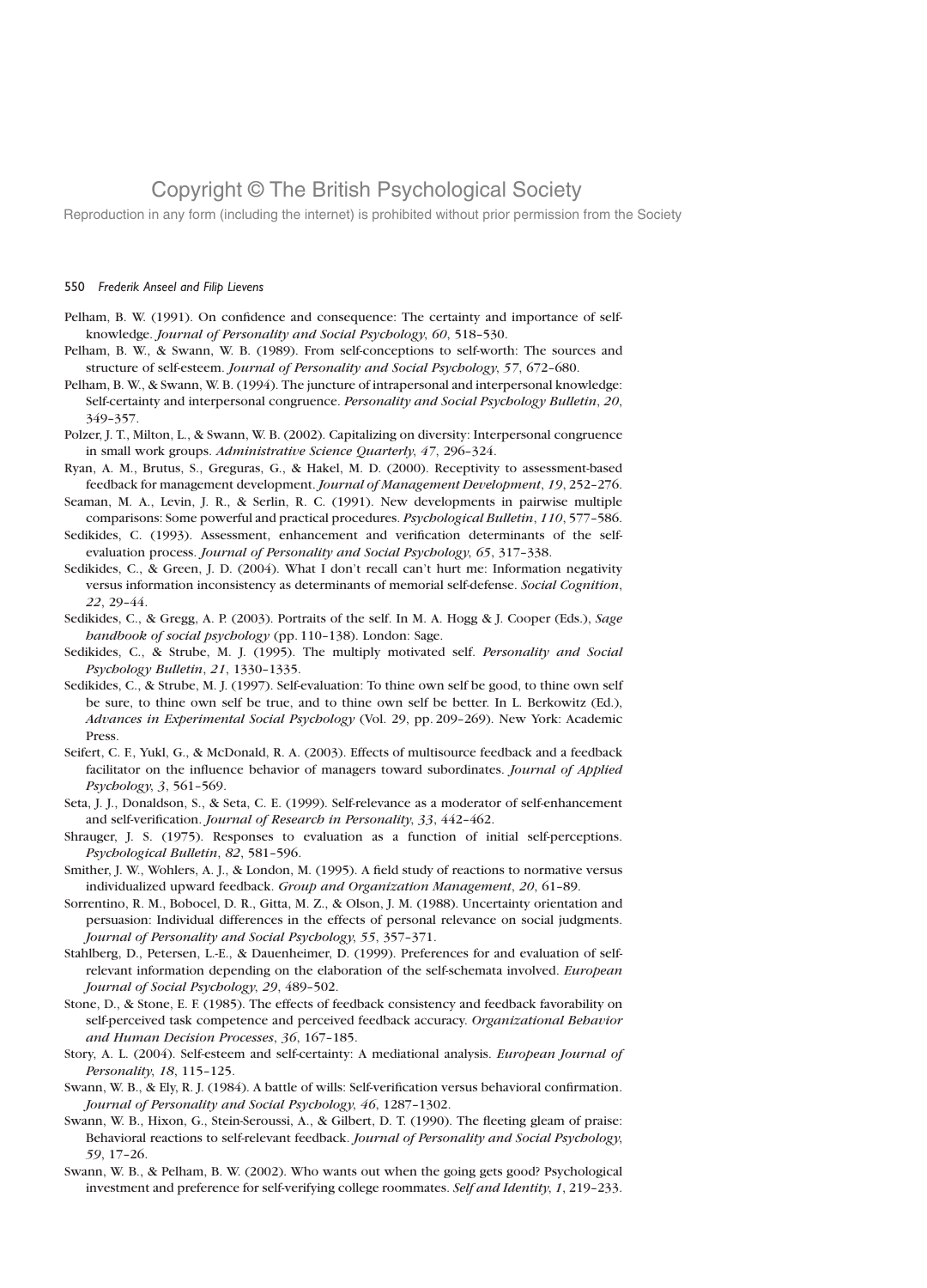Reproduction in any form (including the internet) is prohibited without prior permission from the Society

#### Certainty and feedback reactions 551

- Swann, W. B., Pelham, B. W., & Chidester, T. (1988). Change through paradox: Using selfverification to alter beliefs. Journal of Personality and Social Psychology, 54, 268-273.
- Swann, W. B., Pelham, B. W., & Krull, D. S. (1989). Agreeable fancy or disagreeable truth? Reconciling self-enhancement and self-verification. Journal of Personality and Social Psychology, 57, 782–791.
- Swann, W. B., Rentfrow, P. J., & Guinn, J. (2002). Self-verification: The search for coherence. In M. Leary & J. Tagney (Eds.), *Handbook of self and identity* (pp. 367-383). New York: Guilford Press.
- Swann, W. B., & Schroeder, D. G. (1995). The search for beauty and truth: A framework for understanding reactions to evaluations. Personality and Social Psychology Bulletin, 21, 1307–1318.
- Sweeney, P. D., & Wells, L. E. (1990). Reactions to feedback about performance: A test of three competing models. Journal of Applied Social Psychology, 20, 818–834.
- Tett, R. P., Guterman, H. A., Bleier, A., & Murphy, P. J. (2000). Development and content validation of a hyperdimensional taxonomy of managerial competence. Human Performance, 12, 232–251.
- Tett, R. P., Menard, D., Guterman, H., & Beauregard, R. S. (2001). Paper presented at the 16th Conference of the Society for Industrial and Organizational Psychology. Challenges in computerizing work sample measures: Testing the equivalence of an in-basket exercise. San Diego.
- Tett, R. P., Steele, J. R., & Beauregard, R. S. (2003). Broad and narrow measures on both sides of the personality-job performance relationship. Journal of Organizational Behavior, 24, 335–356.
- Tonidandel, S., Quiñones, M. A., & Adams, A. A. (2002). Computer-adaptive testing: The impact of test characteristics on perceived performance and test takers' reactions. Journal of Applied Psychology, 87, 320–332.
- Ungar, S. (1980). The effects of the certainty of self-perceptions on self-presentation behaviors: A test of the strength of self-enhancement motives. Social Psychology Quarterly, 43, 165-172.
- Vance, R. J., & Colella, A. (1990). Effects of two types of feedback on goal acceptance and personal goals. Journal of Applied Psychology, 75, 68–76.
- Visser, P., Krosnick, J. A., & Simmons, J. P. (2003). Distinguishing the cognitive and behavioral consequences of attitude importance and certainty: A new approach to testing the commonfactor hypothesis. Journal of Experimental Social Psychology, 39, 118–141.
- Zedeck, S. (1971). Problems with the use of moderator variables. Psychological Bulletin, 76, 295–310.

Received 17 September 2004; revised version received 21 September 2005